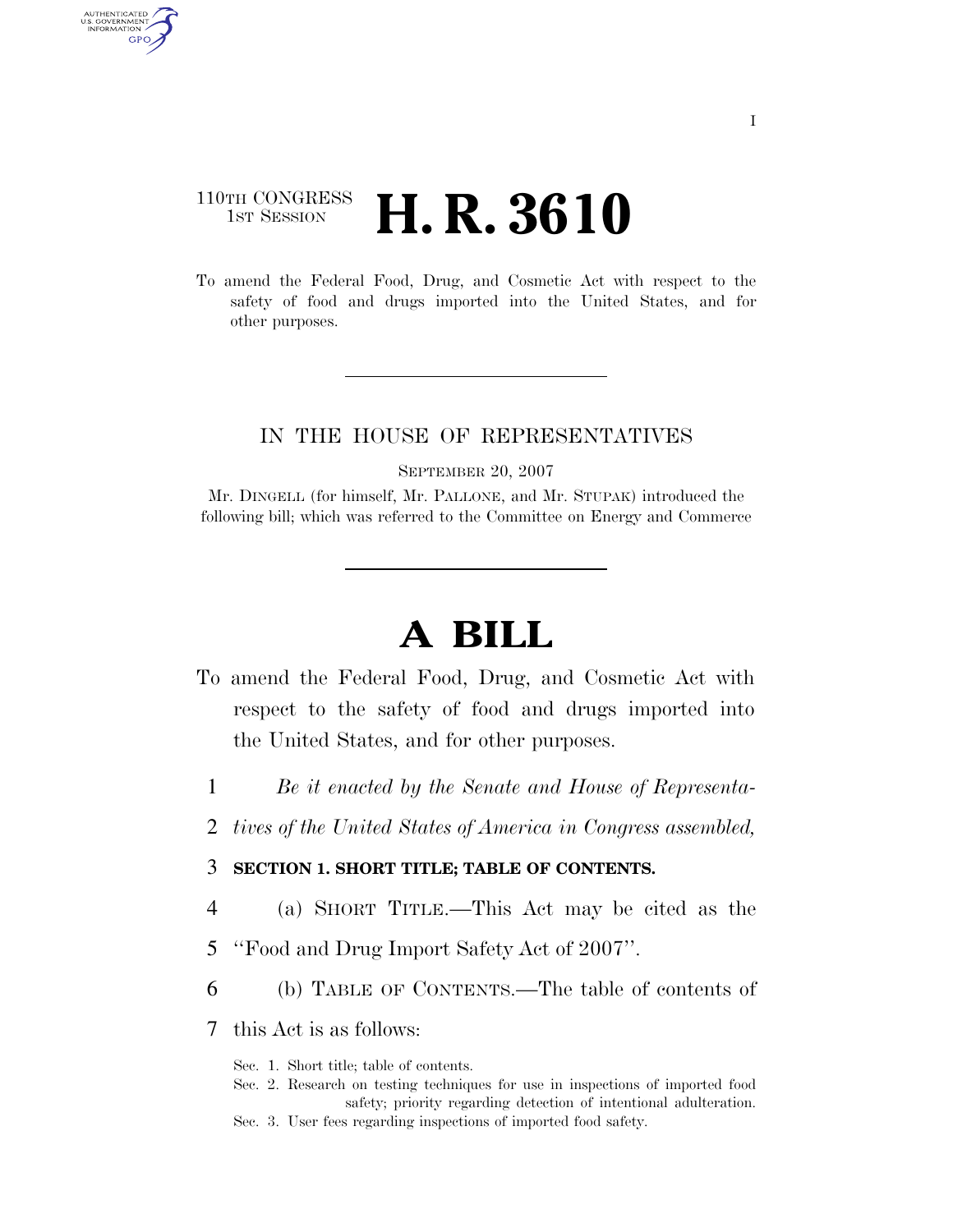Sec. 4. User fees regarding inspections of imported drug safety.

- Sec. 5. Authority to restrict food importation to specific ports of entry.
- Sec. 6. Country of origin labeling.
- Sec. 7. Safe and secure food importation program.
- Sec. 8. Civil penalties.
- Sec. 9. Continued operation of field laboratories.
- Sec. 10. Recall authority.
- Sec. 11. Inspection and other standards; applicability, enforcement; certifications.
- Sec. 12. Regulations on adequate testing of processed food.
- Sec. 13. Records of interstate shipment.
- Sec. 14. Labeling requirement for meat, poultry products, and seafood that contain carbon monoxide.

1 **SEC. 2. RESEARCH ON TESTING TECHNIQUES FOR USE IN** 

|   | INSPECTIONS OF IMPORTED FOOD SAFETY;   |
|---|----------------------------------------|
|   | PRIORITY REGARDING DETECTION OF INTEN- |
| 4 | <b>TIONAL ADULTERATION.</b>            |
|   |                                        |

5 Section 801 of the Federal Food, Drug, and Cosmetic 6 Act (21 U.S.C. 381) is amended by adding at the end the 7 following:

8 "(p) RESEARCH ON TESTING TECHNIQUES FOR USE 9 IN INSPECTIONS OF IMPORTED FOOD SAFETY.—

10 "(1) IN GENERAL.—The Secretary shall (di- rectly or through grants or contracts) provide for re- search on the development of tests and sampling methodologies, for use in inspections of food under this section—

 $\langle (A) \rangle$  whose purpose is to determine wheth- er food is adulterated by reason of being con- taminated with microorganisms, chemical tox- ins, or pesticide chemicals or related residues; 19 and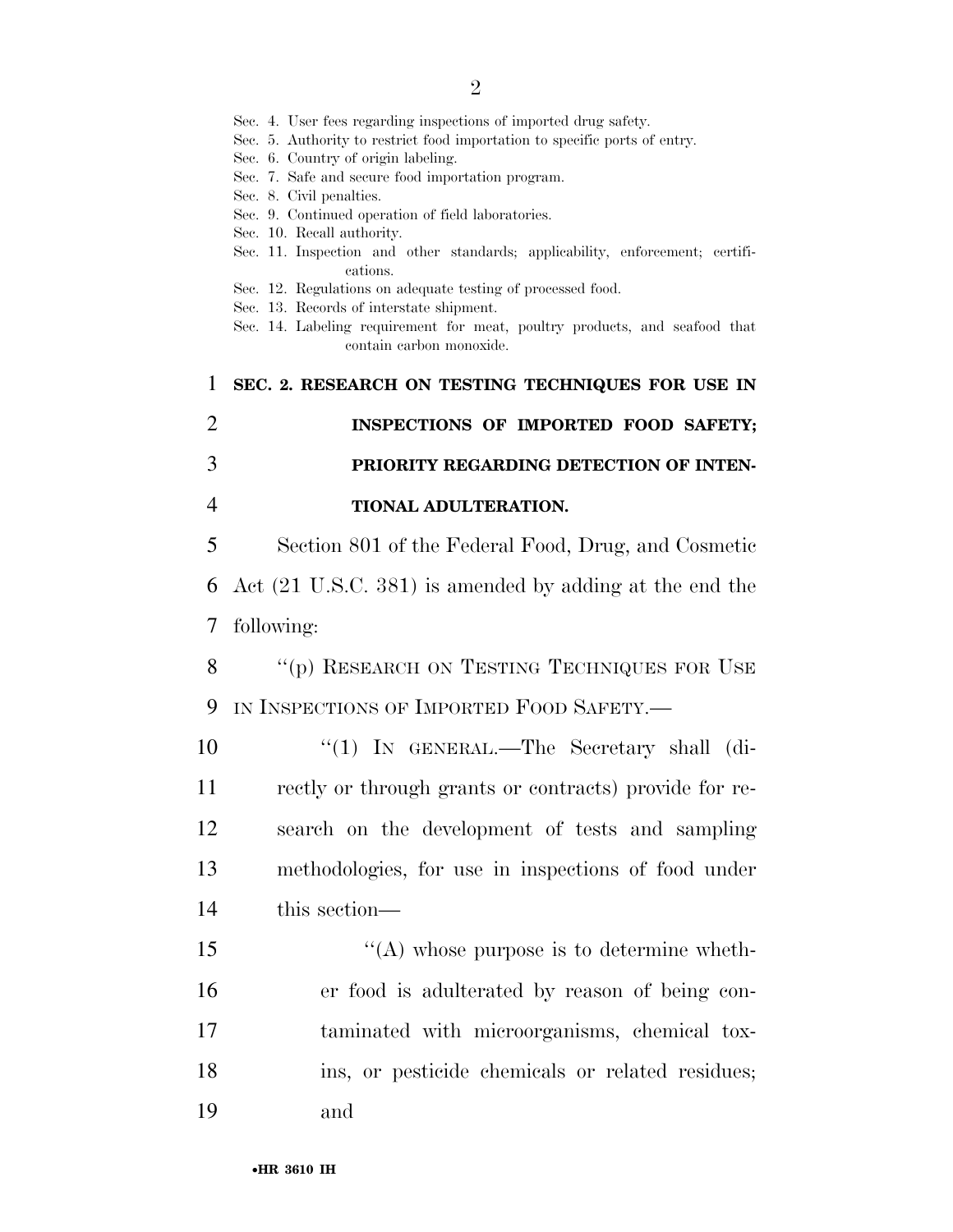1 ''(B) whose results are available not later than approximately 60 minutes after the ad-ministration of the tests.

4 "(2) PRIORITY.—In providing for research under paragraph (1), the Secretary shall give pri- ority to conducting research on the development of tests that are suitable for inspections of food at ports of entry into the United States, with the great- est priority given to the development of such tests that the Secretary determines would be useful in de- tecting the intentional adulteration of food. In pro- viding for research under paragraph (1), the Sec- retary shall under the preceding sentence give pri- ority to conducting research on the development of tests for detecting the presence in food of the patho- gens E. coli, salmonella, cyclospora, cryptosporidium, hepatitis A, or listeria, the presence in or on food of pesticide chemicals and related residues, the pres- ence in or on food of chemical toxins, and the pres- ence in or on food of such other pathogens or sub- stances as the Secretary determines to be appro- priate, including any pathogen or substance that the Secretary determines is a candidate for use to inten- tionally adulterate food. The Secretary shall estab-lish the goal of developing, by the expiration of the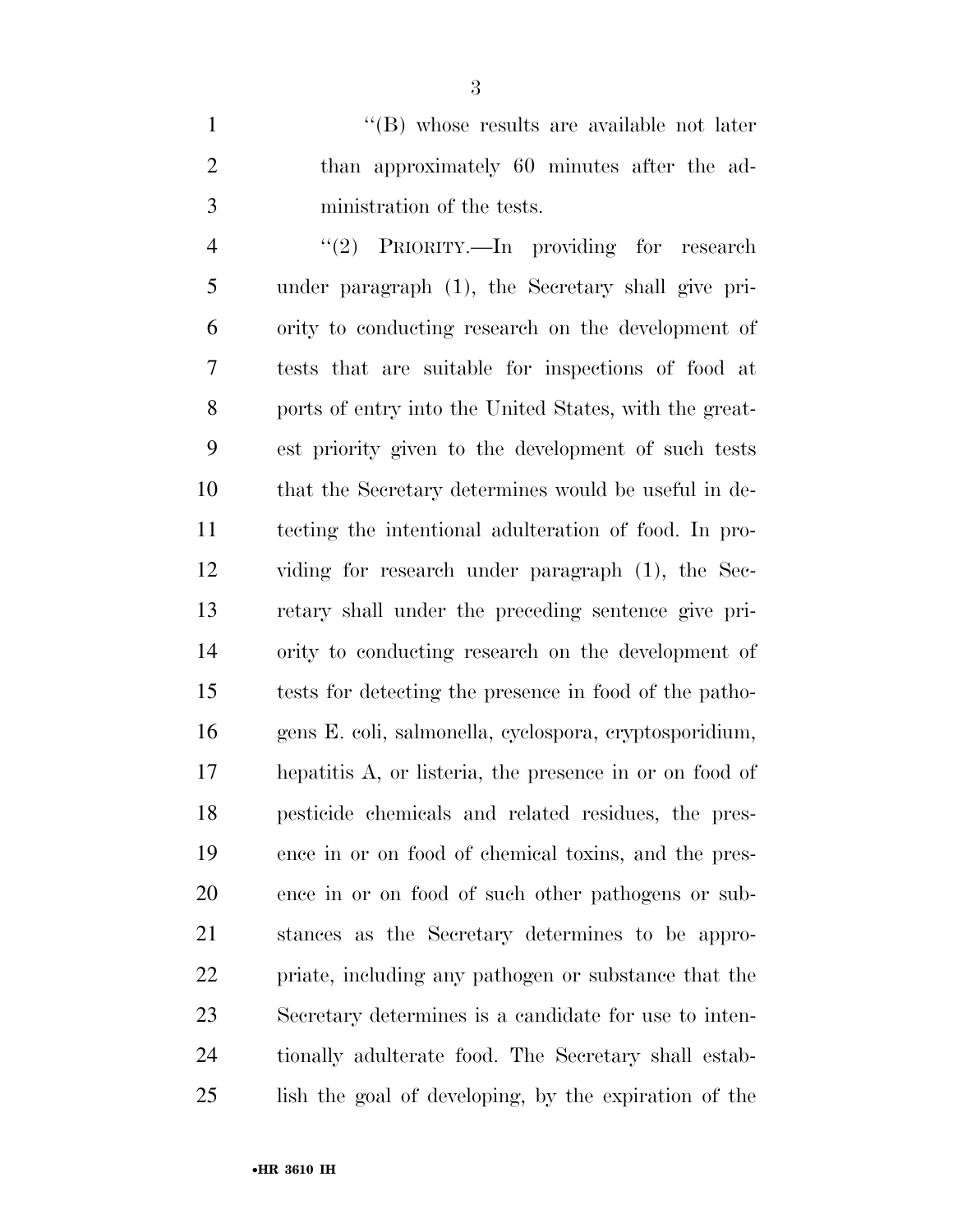3-year period beginning on the date of the enact- ment of the this subsection, tests under paragraph (1) for each of the pathogens and substances receiv-ing priority under the preceding sentence.

 ''(3) PERIODIC REPORTS.—The Secretary shall submit to the Congress periodic reports describing the progress that has been made toward the goal re- ferred to in paragraph (1) and describing plans for future research toward the goal. Each of the reports shall provide an estimate by the Secretary of the amount of funds needed to meet such goal, and shall provide a determination by the Secretary of whether there is a need for further research under this sub- section. The first such report shall be submitted not later than March 1, 2008, and subsequent reports shall be submitted semiannually after the submission of the first report until the goal is met.

18 ''(4) CONSULTATION.—The Secretary shall carry out the program of research under paragraph (1) in consultation with the Director of the Centers 21 for Disease Control and Prevention, the Director of 22 the National Institutes of Health, and the Adminis- trator of the Environmental Protection Agency. The Secretary shall with respect to such research coordi-nate the activities of the Department of Health and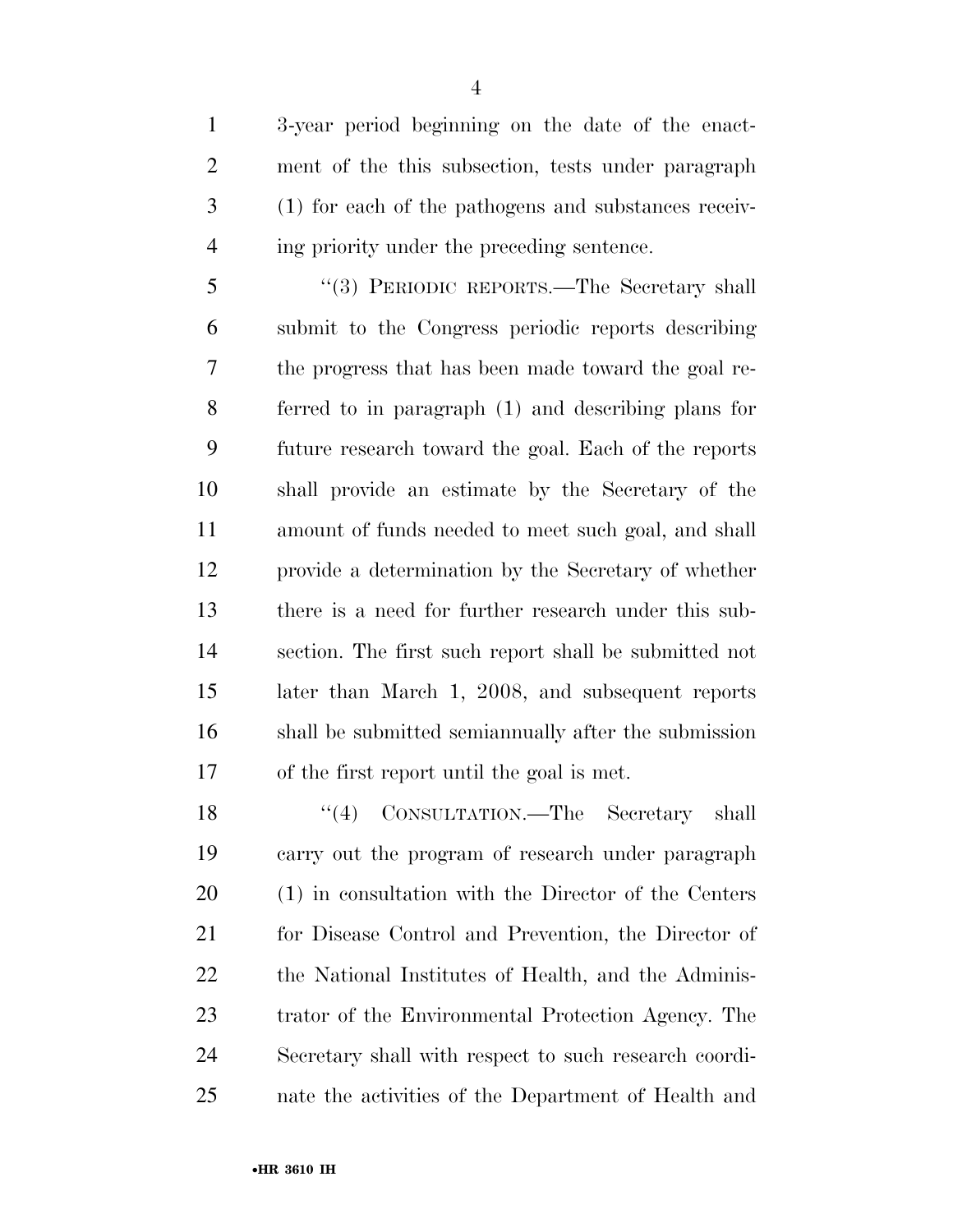Human Services. The Secretary shall in addition consult with the Secretary of Agriculture (acting through the Food Safety and Inspection Service of the Department of Agriculture) in carrying out the program.''. **SEC. 3. USER FEES REGARDING INSPECTIONS OF IM- PORTED FOOD SAFETY.**  Chapter VIII of the Federal Food, Drug, and Cos- metic Act (21 U.S.C. 381 et seq.) is amended by inserting after section 801 the following: *"USER FEES REGARDING FOOD SAFETY*  ''SEC. 801A. (a) IN GENERAL.— ''(1) ASSESSMENT.—Beginning in fiscal year 2008, the Secretary shall in accordance with this section assess and collect fees on food imported into the United States. 17 "(2) PURPOSE OF FEES.— 18 "(A) In GENERAL.—The purpose of fees under paragraph (1) is to defray the costs of carrying out section 801 with respect to food over the costs of carrying out such section with respect to food in fiscal year 2007 multiplied by the adjustment factor. Fees under paragraph (1) may be used to pay for overseas inspection with respect to food by the Department of Health and Human Services.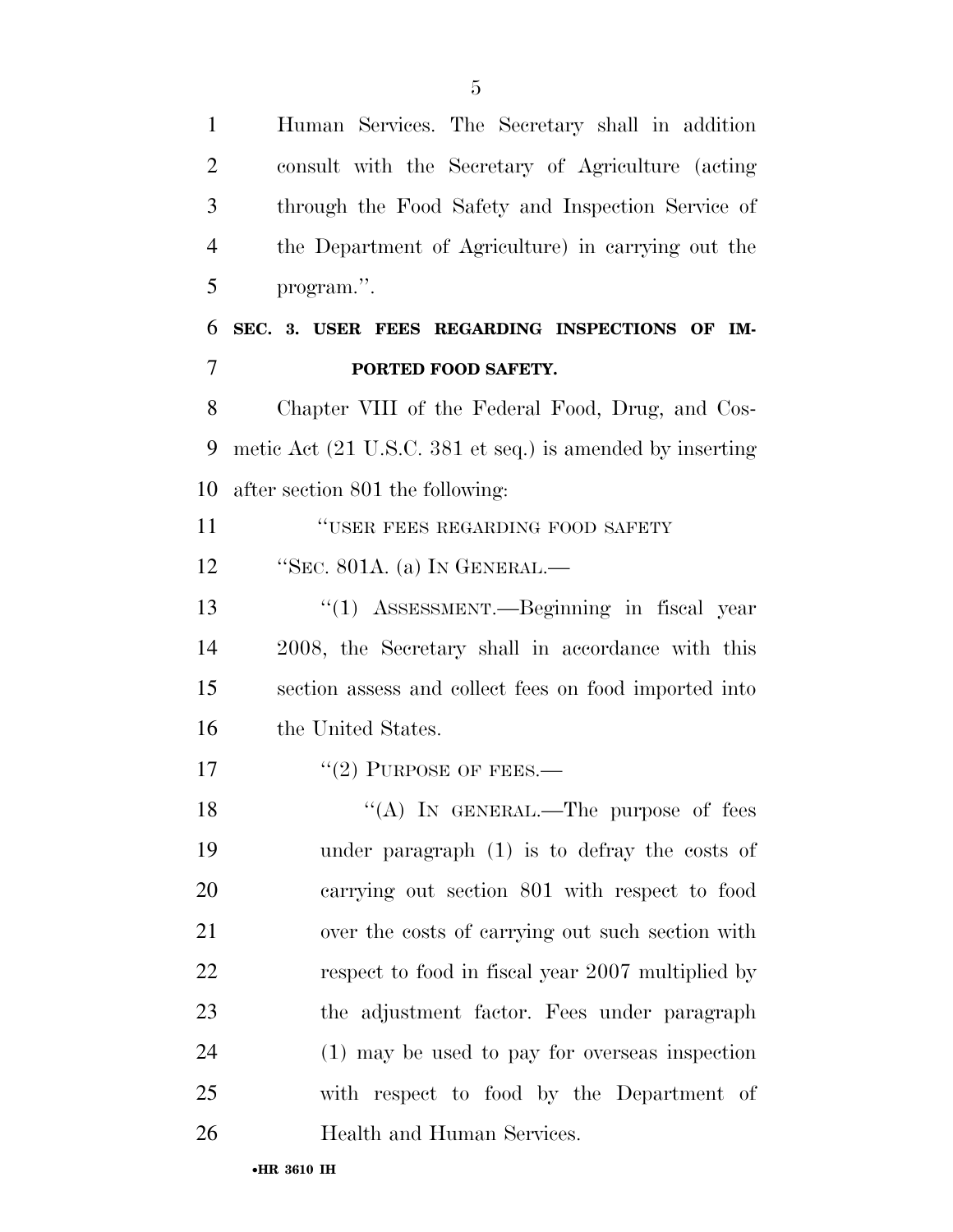| $\mathbf{1}$   | "(B) ALLOCATIONS BY SECRETARY.—Of                  |
|----------------|----------------------------------------------------|
| $\overline{2}$ | the total fee revenues collected under paragraph   |
| 3              | (1) for a fiscal year, the Secretary shall reserve |
| 4              | and expend amounts in accordance with the fol-     |
| 5              | lowing:                                            |
| 6              | "(i) The Secretary shall reserve not               |
| 7              | less than 90 percent for carrying out sec-         |
| 8              | tion 801 with respect to food, other than          |
| 9              | research under section $801(p)$ . In expend-       |
| 10             | ing the amount so reserved, the Secretary          |
| 11             | shall give priority to inspections conducted       |
| 12             | at ports of entry into the United States,          |
| 13             | with the greatest priority given to inspec-        |
| 14             | tions to detect the intentional adulteration       |
| 15             | of food.                                           |
| 16             | "(ii) The Secretary shall reserve not              |
| 17             | more than 10 percent for carrying out re-          |
| 18             | search under section $801(p)$ .                    |
| 19             | ``(C)<br>LABORATORY TESTING.-In<br>this            |
| 20             | paragraph, the term 'costs of carrying out sec-    |
| 21             | tion 801' with respect to food being imported or   |
| 22             | offered for import includes the costs of labora-   |
| 23             | tory testing of such food, including laboratory    |
| 24             | personnel costs.                                   |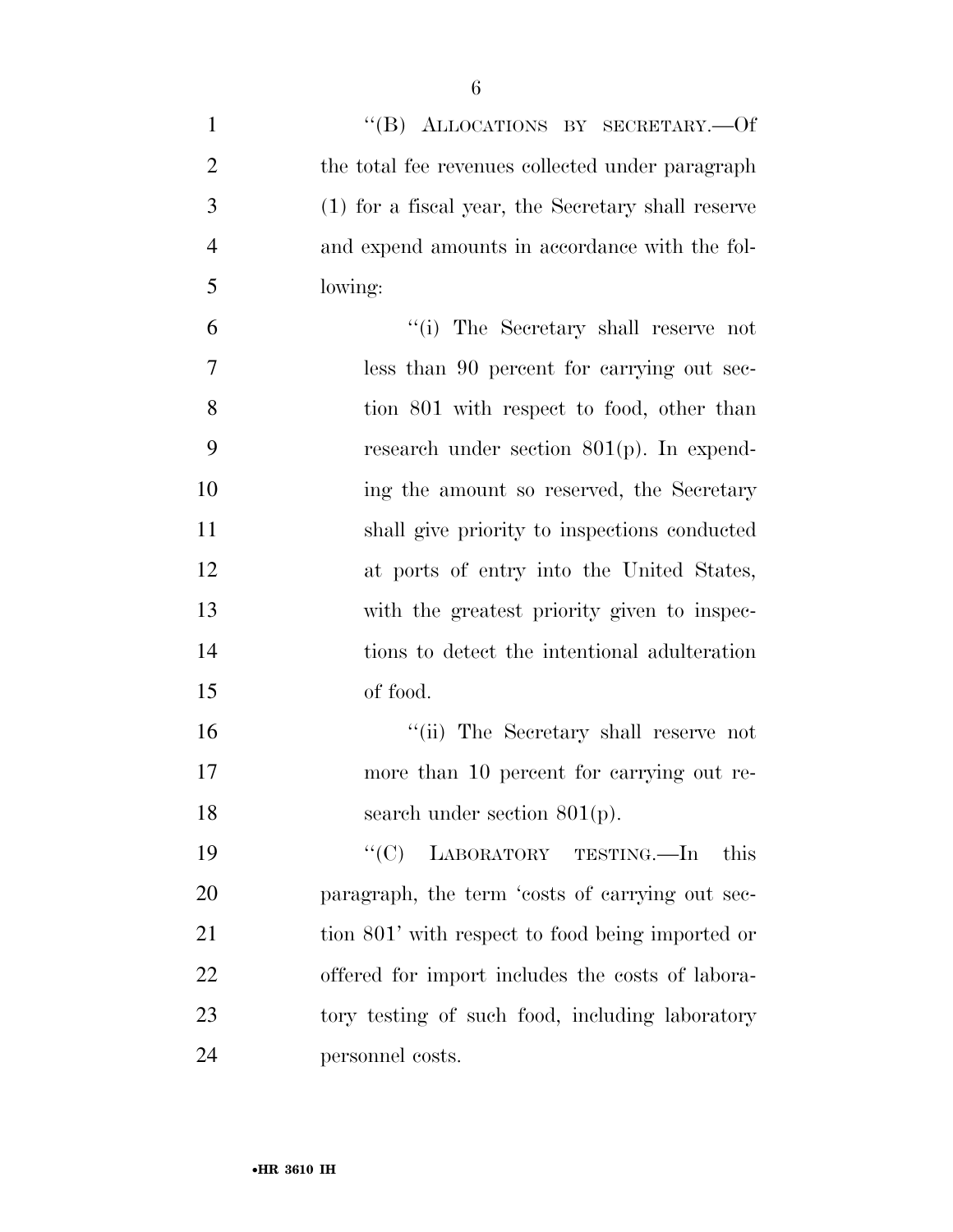1 "(3) AMOUNT OF FEE; COLLECTION.—A fee under paragraph (1) shall be assessed on each line item of food, as defined by the Secretary by regula- tion. The amount of the fee shall be based on the number of line items, and may not exceed \$50 per line item, notwithstanding subsection (b). The liabil- ity for the fee constitutes a personal debt due to the United States, and such liability accrues on the date on which the Secretary approves the food under sec-10 tion  $801(c)(1)$ . The Secretary may coordinate with and seek the cooperation of other agencies of the Federal Government regarding the collection of such fees.

 ''(b) TOTAL FEE REVENUES.—The total fee revenues collected under subsection (a) for a fiscal year shall be 16 the amount appropriated under subsection  $(f)(3)$ .

17 "(c) ADJUSTMENTS.—

18 "(1) INFLATION ADJUSTMENT.—With respect to the amount of total fee revenues referred to in subsection (b), the amount authorized in subsection (f)(3) for a fiscal year shall be adjusted by the Sec- retary (and as adjusted shall be published in the Federal Register) to reflect the greater of—

24 ''(A) the total percentage change that oc-curred during the preceding fiscal year in the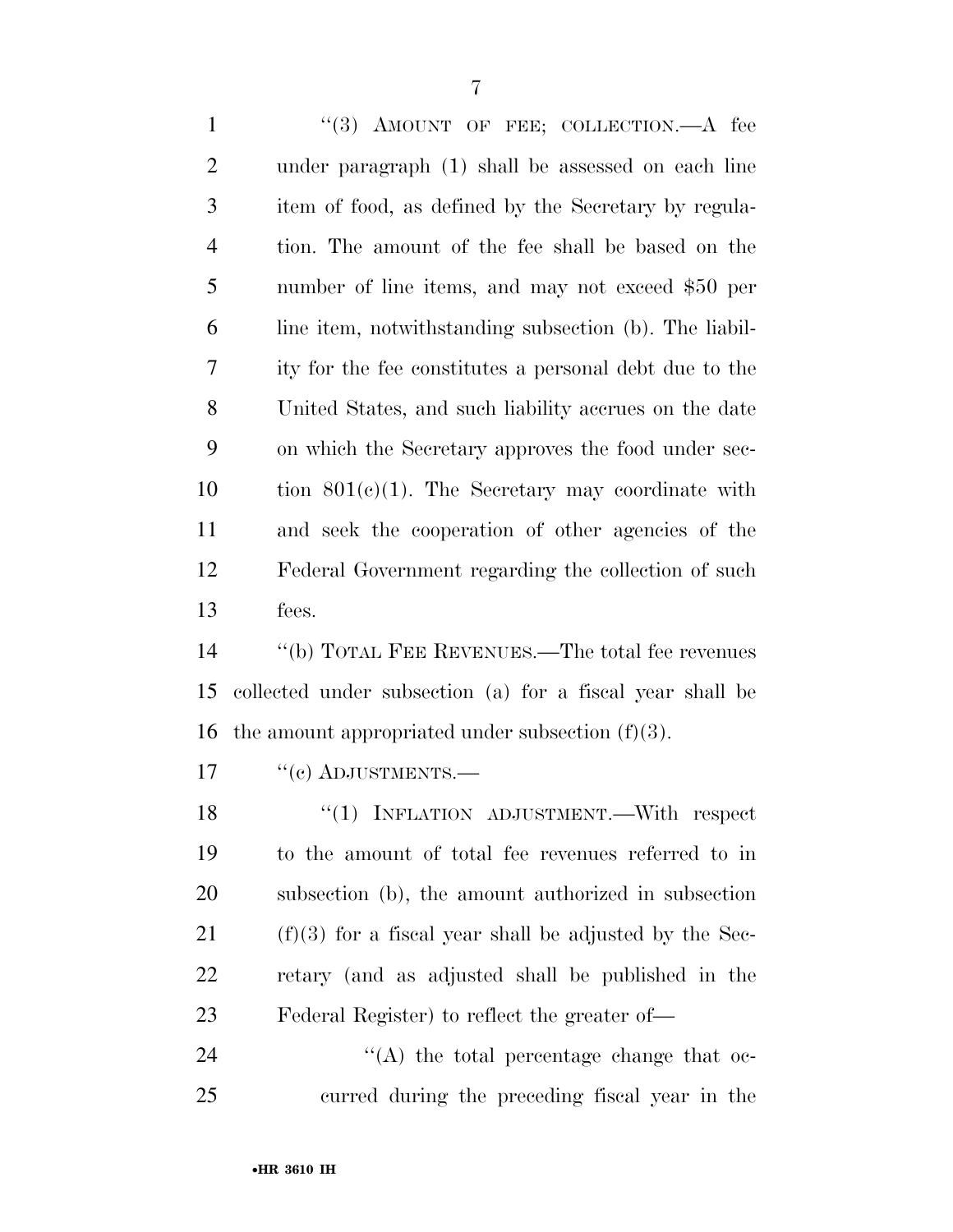Consumer Price Index for all urban consumers (all items; U.S. city average); or

3 ''(B) the total percentage change for such fiscal year in basic pay under the General Schedule in accordance with section 5332 of title 5, United States Code, as adjusted by any locality-based comparability payment pursuant to section 5304 of such title for Federal em-ployees stationed in the District of Columbia.

 $(2)$  ANNUAL FEE ADJUSTMENT. Not later 11 than 60 days after the end of each fiscal year begin- ning after fiscal year 2008, the Secretary, subject to not exceeding the maximum fee amount specified in subsection (a)(3), shall adjust the amounts that oth- erwise would under subsection (a) be assessed as fees during the fiscal year in which the adjustment occurs so that the total revenues collected in such fees for such fiscal year equal the amount applicable pursuant to subsection (b) for the fiscal year.

20 "(d) FEE WAIVER OR REDUCTION.—The Secretary shall grant a waiver from or a reduction of a fee assessed under subsection (a) where the Secretary finds that the fee to be paid will exceed the anticipated present and fu-ture costs incurred by the Secretary in carrying out sec-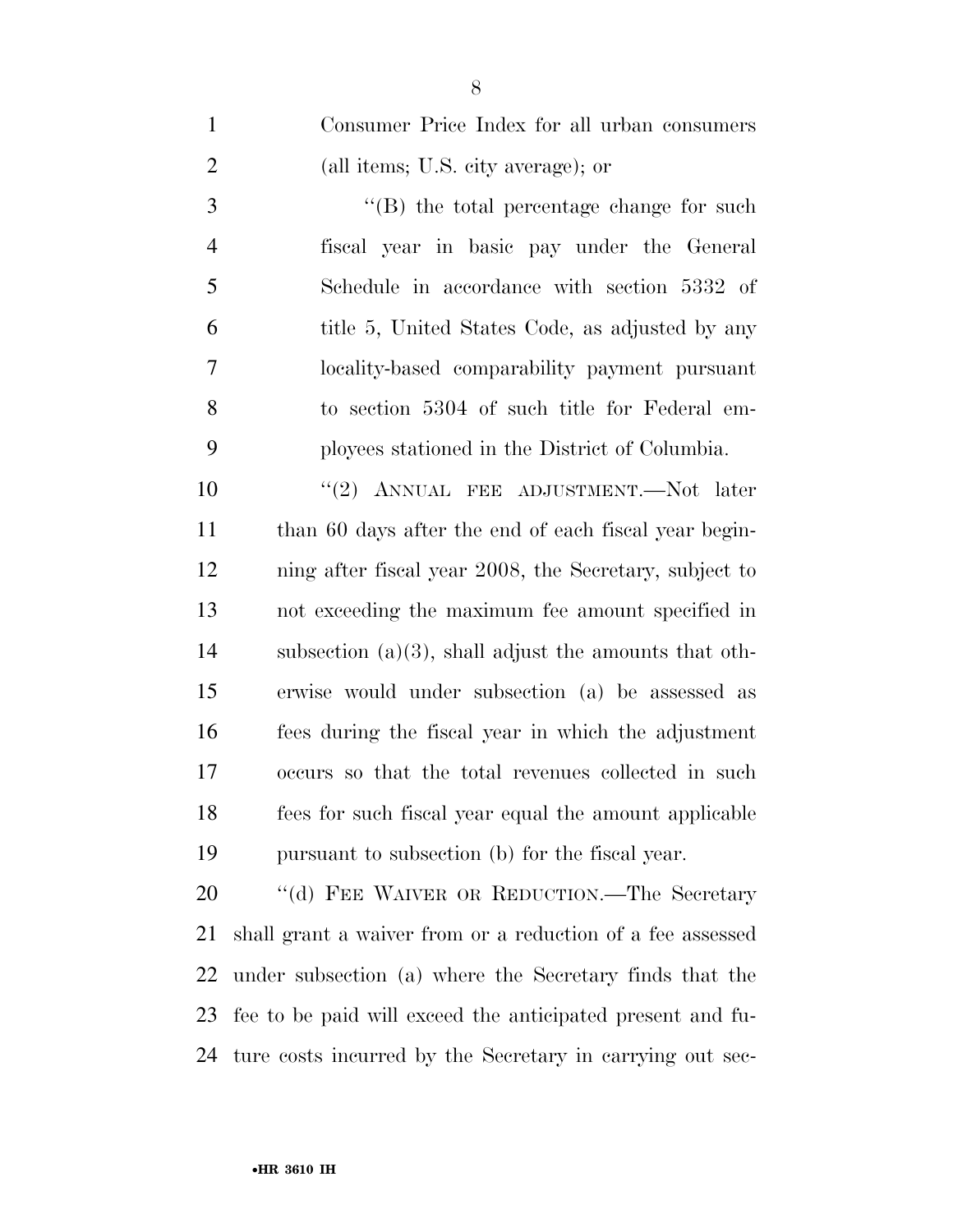tion 801 with respect to food (which finding may be made by the Secretary using standard costs).

3 " (e) ASSESSMENT OF FEES.—

4 "(1) LIMITATION.—Fees may not be assessed under subsection (a) for a fiscal year beginning after fiscal year 2008 unless the amount appropriated for salaries and expenses of the Food and Drug Admin- istration for such fiscal year is equal to or greater than the amount appropriated for salaries and ex- penses of the Food and Drug Administration for fis- cal year 2008 multiplied by the adjustment factor applicable to the fiscal year involved, except that in making determinations under this paragraph for the fiscal years involved there shall be excluded— 15 "(A) the amounts appropriated under sub-

- 16 section  $(f)(3)$  for the fiscal years involved;
- 17  $\langle G \rangle$  the amounts appropriated under sec-18 tion  $801B(f)(3)$  for such fiscal years; and

19  $\cdot$  (C) the amounts appropriated under sec-20 tion 736(g) for such fiscal years.

21 "(2) AUTHORITY.—If the Secretary does not assess fees under subsection (a) during any portion of a fiscal year because of paragraph (1) and if at a later date in such fiscal year the Secretary may as-sess such fees, the Secretary may assess and collect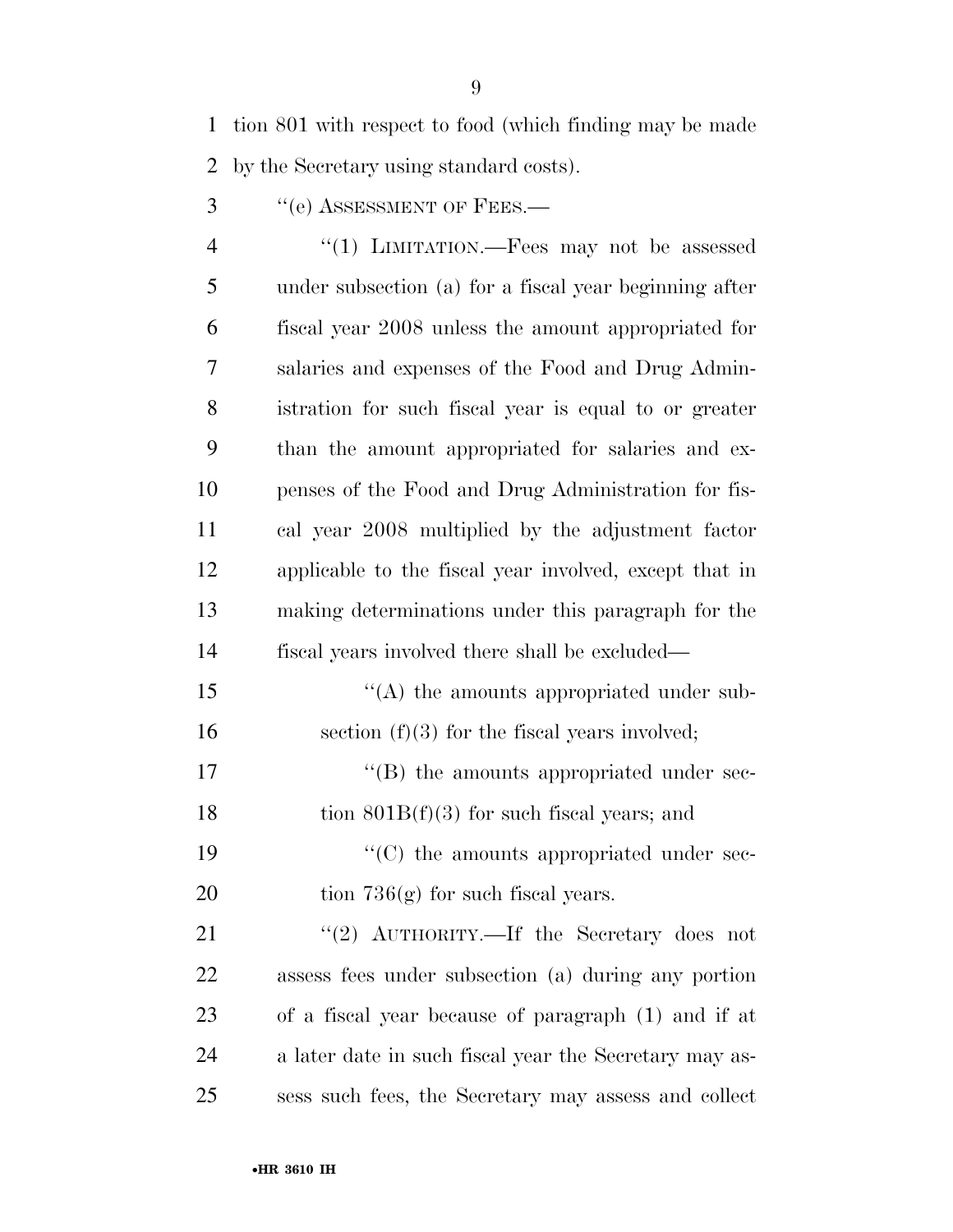| $\mathbf{1}$   | such fees, without any modification in the rate of      |
|----------------|---------------------------------------------------------|
| $\overline{2}$ | the fees, at any time in such fiscal year not with-     |
| 3              | standing the provisions of subsection $(a)(3)$ relating |
| $\overline{4}$ | to the time at which fees are to be paid.               |
| 5 <sup>5</sup> | "(f) CREDITING AND AVAILABILITY OF FEES.—               |
| 6              | "(1) IN GENERAL.—Fees collected for a fiscal            |
| 7              | year pursuant to subsection (a) shall be credited to    |
| 8              | the appropriation account for salaries and expenses     |
|                |                                                         |

 the appropriation account for salaries and expenses of the Food and Drug Administration and shall be available in accordance with appropriation Acts until expended without fiscal year limitation. Such sums as may be necessary may be transferred from the Food and Drug Administration salaries and ex- penses appropriation account without fiscal year lim- itation to such appropriation account for salaries and expenses with such fiscal year limitation. The sums transferred shall be available solely for car- rying out section 801 with respect to food, and the sums are subject to allocations under subsection 20 (a)(2)(B).

21 "(2) COLLECTIONS AND APPROPRIATION ACTS.—The fees authorized in subsection (a)— 23 ''(A) shall be collected in each fiscal year

24 in accordance with subsections  $(a)(3)$  and  $(b)$ ; and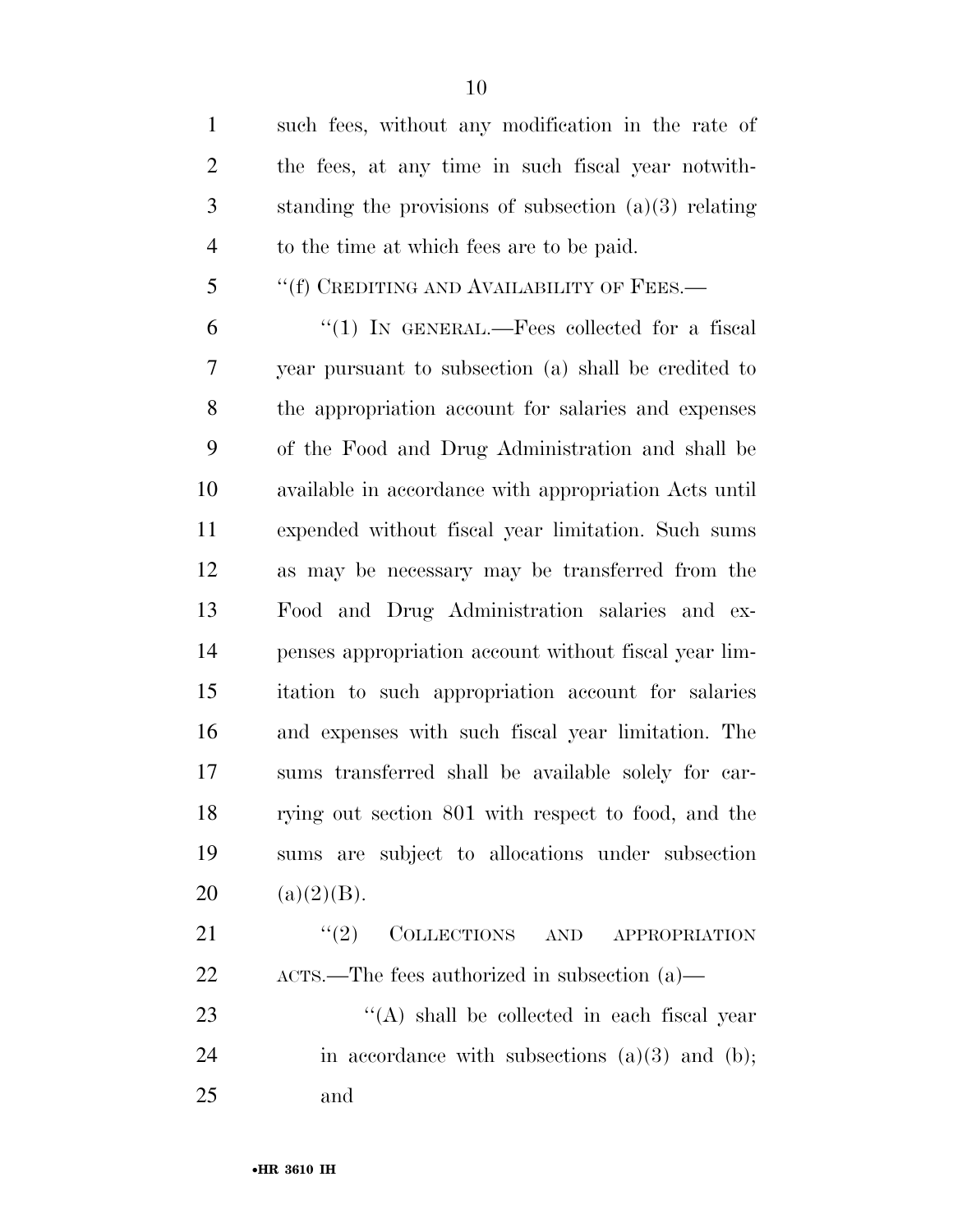1 ''(B) shall only be collected and available 2 for the purpose specified in subsection  $(a)(2)$ . 3 "(3) AUTHORIZATION OF APPROPRIATIONS; AL- LOCATIONS BY SECRETARY.—Subject to paragraph 5 (4) and subsection  $(c)(1)$ , there is authorized to be appropriated for fees under this section \$500,000,000 for each of the fiscal years 2008 through 2012.

 ''(4) OFFSET.—Any amount of fees collected for a fiscal year under subsection (a) that exceeds the amount of fees specified in appropriation Acts for such fiscal year shall be credited to the appro- priation account of the Food and Drug Administra- tion as provided in paragraph (1), and shall be sub- tracted from the amount of fees that would other- wise be authorized to be collected under this section pursuant to appropriation Acts for a subsequent fis-cal year.

 ''(g) COLLECTION OF UNPAID FEES.—In any case where the Secretary does not receive payment of a fee as- sessed under subsection (a) within 30 days after it is due, such fee shall be treated as a claim of the United States Government subject to subchapter II of chapter 37 of title 31, United States Code.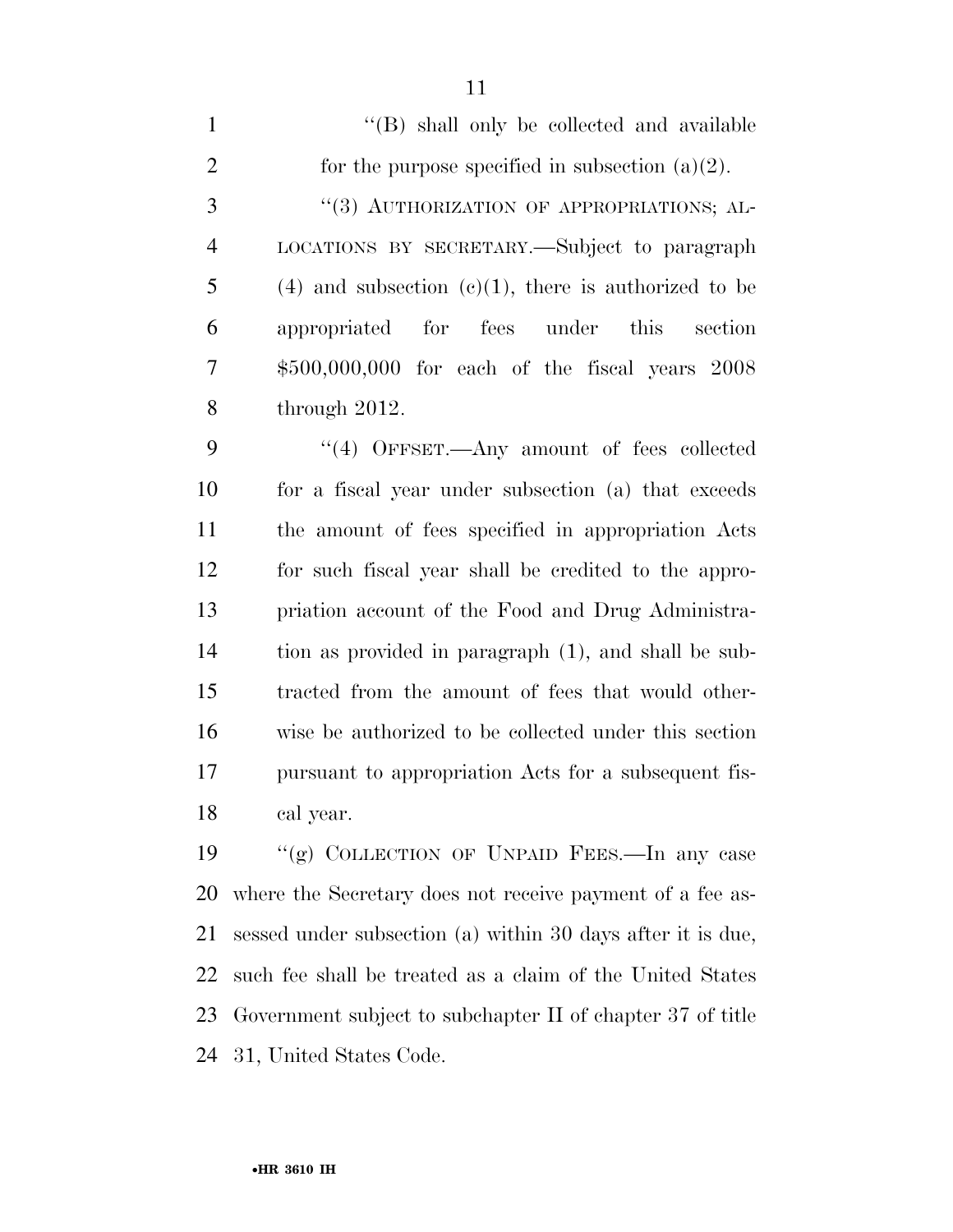''(h) CONSTRUCTION.—This section may not be con- strued as requiring that the number of full-time equivalent positions in the Department of Health and Human Serv- ices, for officers, employees, and advisory committees not engaged in carrying out section 801 with respect to food be reduced to offset the number of officers, employees, and advisory committees so engaged.

8 "(i) DEFINITION OF ADJUSTMENT FACTOR.-For purposes of this section, the term 'adjustment factor' ap- plicable to a fiscal year is the Consumer Price Index for all urban consumers (all items; United States city average) for April of the preceding fiscal year divided by such Index for April 2007.''.

# **SEC. 4. USER FEES REGARDING INSPECTIONS OF IM-PORTED DRUG SAFETY.**

 Chapter VIII of the Federal Food, Drug, and Cos- metic Act (21 U.S.C. 381 et seq.), as amended by section 3, is further amended by inserting after section 801A the following:

**THE STARE SEES REGARDING DRUG SAFETY** 

''SEC. 801B. (a) IN GENERAL.—

22 ''(1) ASSESSMENT.—Beginning in fiscal year 2008, the Secretary shall in accordance with this section assess and collect fees on drugs imported into the United States.

26 "(2) PURPOSE OF FEES.—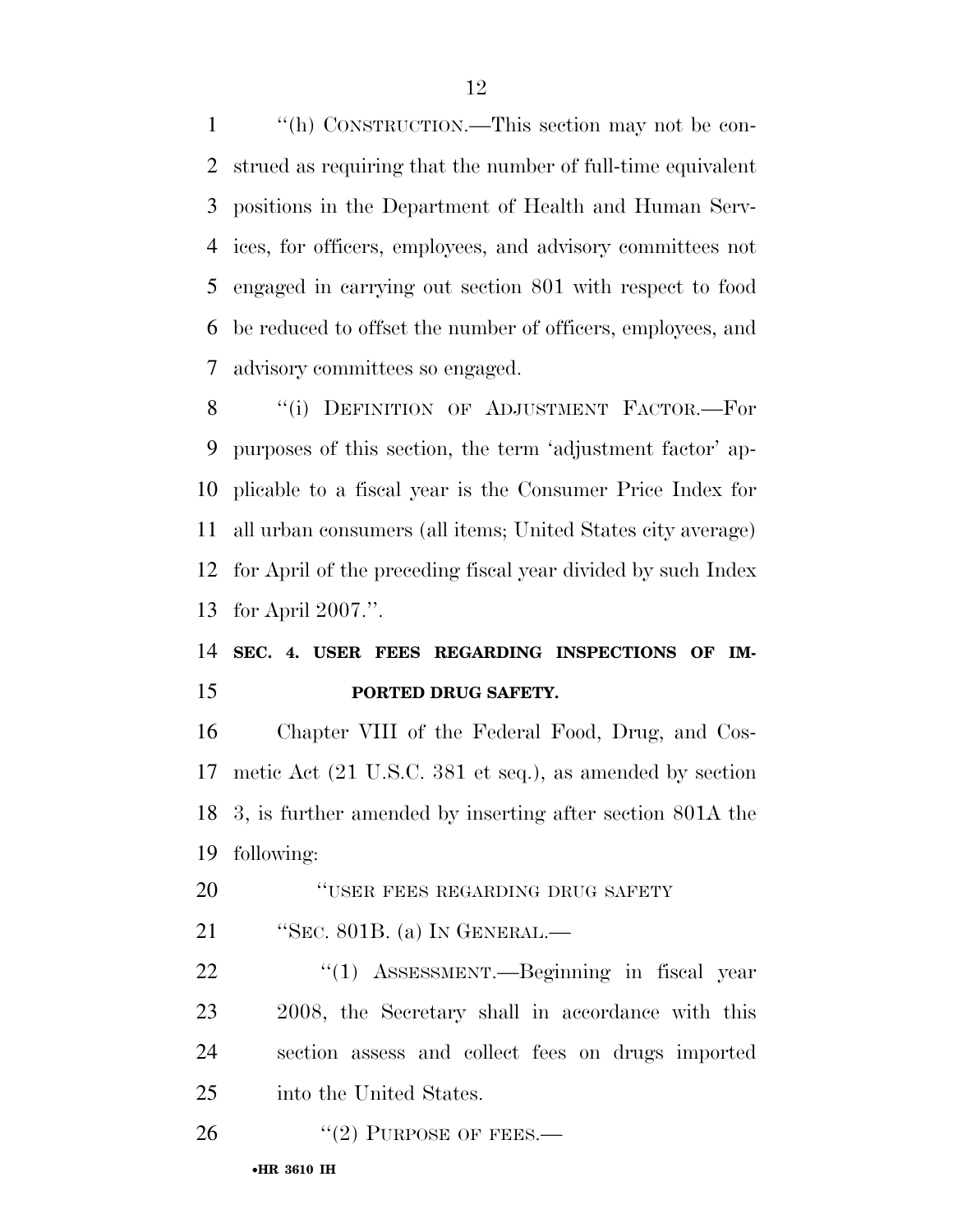| $\mathbf{1}$   | "(A) IN GENERAL.—The purpose of fees             |
|----------------|--------------------------------------------------|
| $\overline{2}$ | under paragraph $(1)$ is to defray the costs of  |
| 3              | carrying out section 801 with respect to drugs   |
| $\overline{4}$ | over the costs of carrying out such section with |
| 5              | respect to drugs in fiscal year 2007 multiplied  |
| 6              | by the adjustment factor. Fees under paragraph   |
| $\overline{7}$ | (1) may be used to pay for overseas inspection   |
| 8              | with respect to drugs by the Department of       |
| 9              | Health and Human Services.                       |
| 10             | "(B) PRIORITY.—In expending the fee rev-         |
| 11             | enue amounts collected under paragraph (1),      |
| 12             | the Secretary shall give priority to-            |
| 13             | "(i) inspections conducted at ports of           |
| 14             | entry into the United States, with the           |
| 15             | greatest priority given to inspections to de-    |
| 16             | tect the intentional adulteration or mis-        |
| 17             | branding of drugs; and                           |
| 18             | "(ii) inspections of good manufac-               |
| 19             | turing practices conducted abroad.               |
| 20             | ``(C)<br>LABORATORY TESTING.-In<br>this          |
| 21             | paragraph, the term 'costs of carrying out sec-  |
| 22             | tion 801' with respect to drugs being imported   |
| 23             | or offered for import includes the costs of lab- |
| 24             | oratory testing of such drugs, including labora- |
| 25             | tory personnel costs.                            |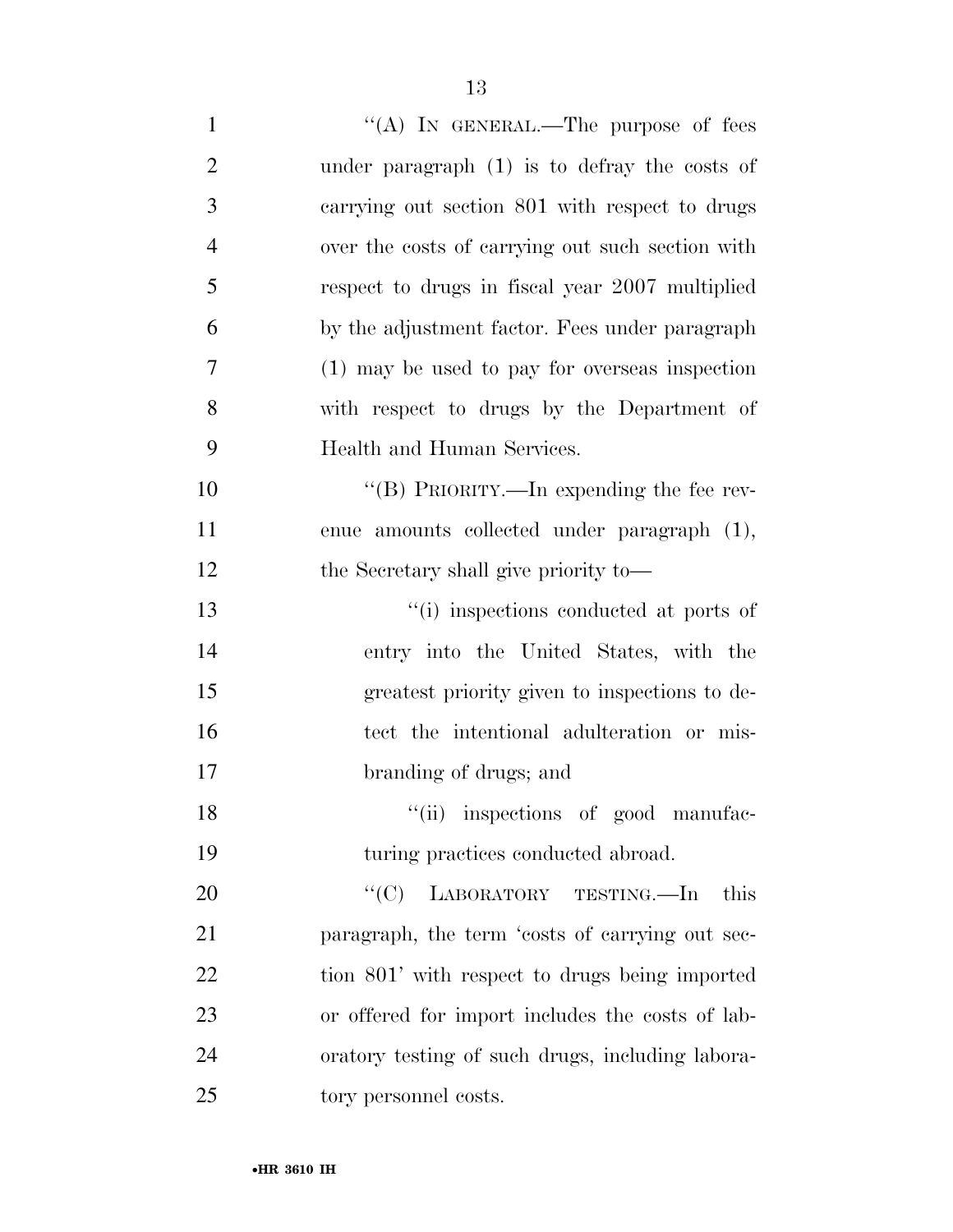1 "(3) AMOUNT OF FEE; COLLECTION.—A fee under paragraph (1) shall be assessed on each line item of drugs, as defined by the Secretary by regula- tion. The amount of the fee shall be based on the number of line items, and may not exceed \$1000 per line item, notwithstanding subsection (b). The liabil- ity for the fee constitutes a personal debt due to the United States, and such liability accrues on the date on which the Secretary approves the drugs under section 801(c)(1). The Secretary may coordinate with and seek the cooperation of other agencies of the Federal Government regarding the collection of such fees.

 ''(b) TOTAL FEE REVENUES.—The total fee revenues collected under subsection (a) for a fiscal year shall be 16 the amount appropriated under subsection  $(f)(3)$ .

17 "(c) ADJUSTMENTS.—

18 "(1) INFLATION ADJUSTMENT.—With respect to the amount of total fee revenues referred to in subsection (b), the amount authorized in subsection (f)(3) for a fiscal year shall be adjusted by the Sec- retary (and as adjusted shall be published in the Federal Register) to reflect the greater of—

24 ''(A) the total percentage change that oc-curred during the preceding fiscal year in the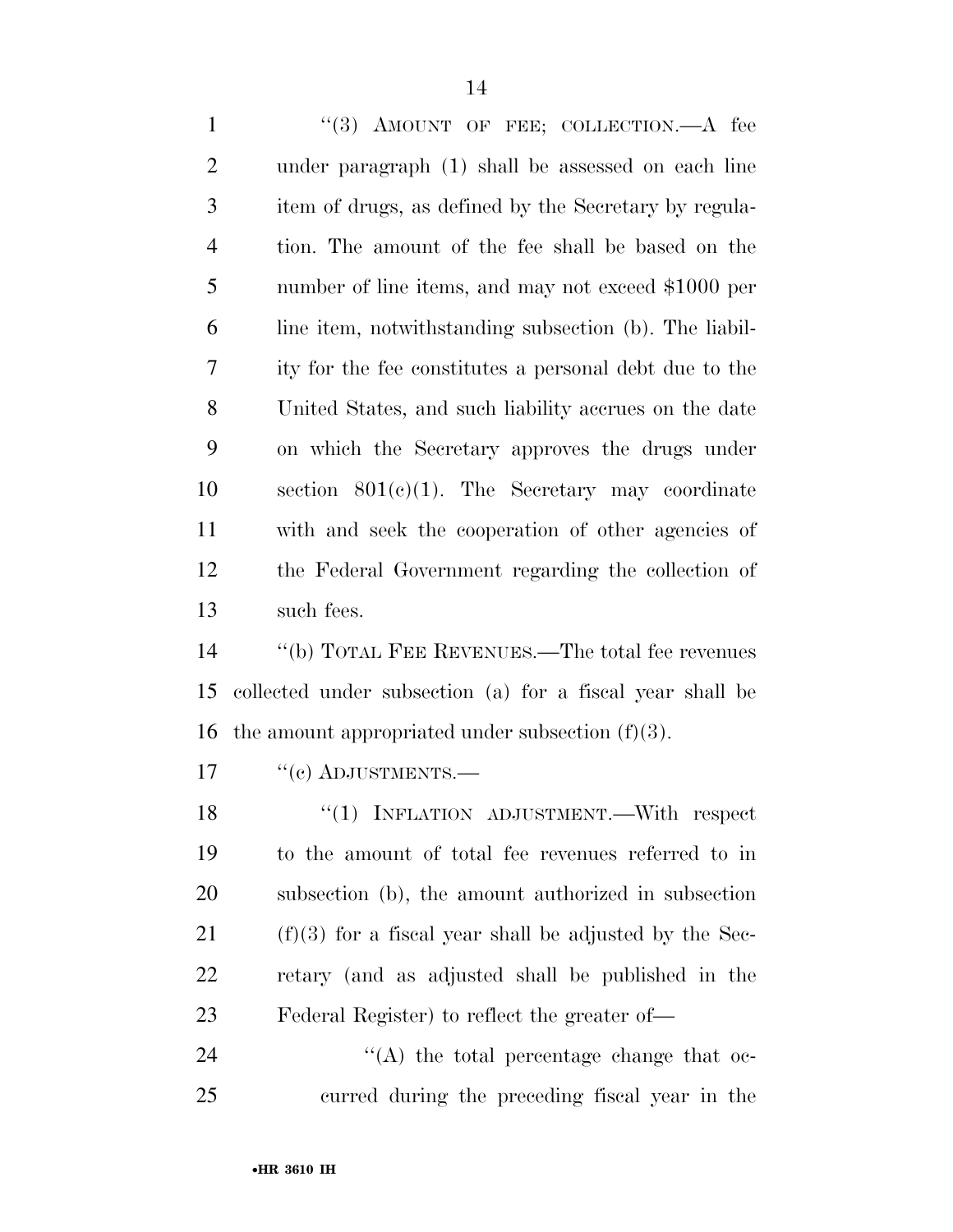Consumer Price Index for all urban consumers (all items; U.S. city average); or

3 ''(B) the total percentage change for such fiscal year in basic pay under the General Schedule in accordance with section 5332 of title 5, United States Code, as adjusted by any locality-based comparability payment pursuant to section 5304 of such title for Federal em-ployees stationed in the District of Columbia.

 $(2)$  ANNUAL FEE ADJUSTMENT. Not later 11 than 60 days after the end of each fiscal year begin- ning after fiscal year 2008, the Secretary, subject to not exceeding the maximum fee amount specified in subsection (a)(3), shall adjust the amounts that oth- erwise would under subsection (a) be assessed as fees during the fiscal year in which the adjustment occurs so that the total revenues collected in such fees for such fiscal year equal the amount applicable pursuant to subsection (b) for the fiscal year.

20 "(d) FEE WAIVER OR REDUCTION.—The Secretary shall grant a waiver from or a reduction of a fee assessed under subsection (a) where the Secretary finds that the fee to be paid will exceed the anticipated present and fu-ture costs incurred by the Secretary in carrying out sec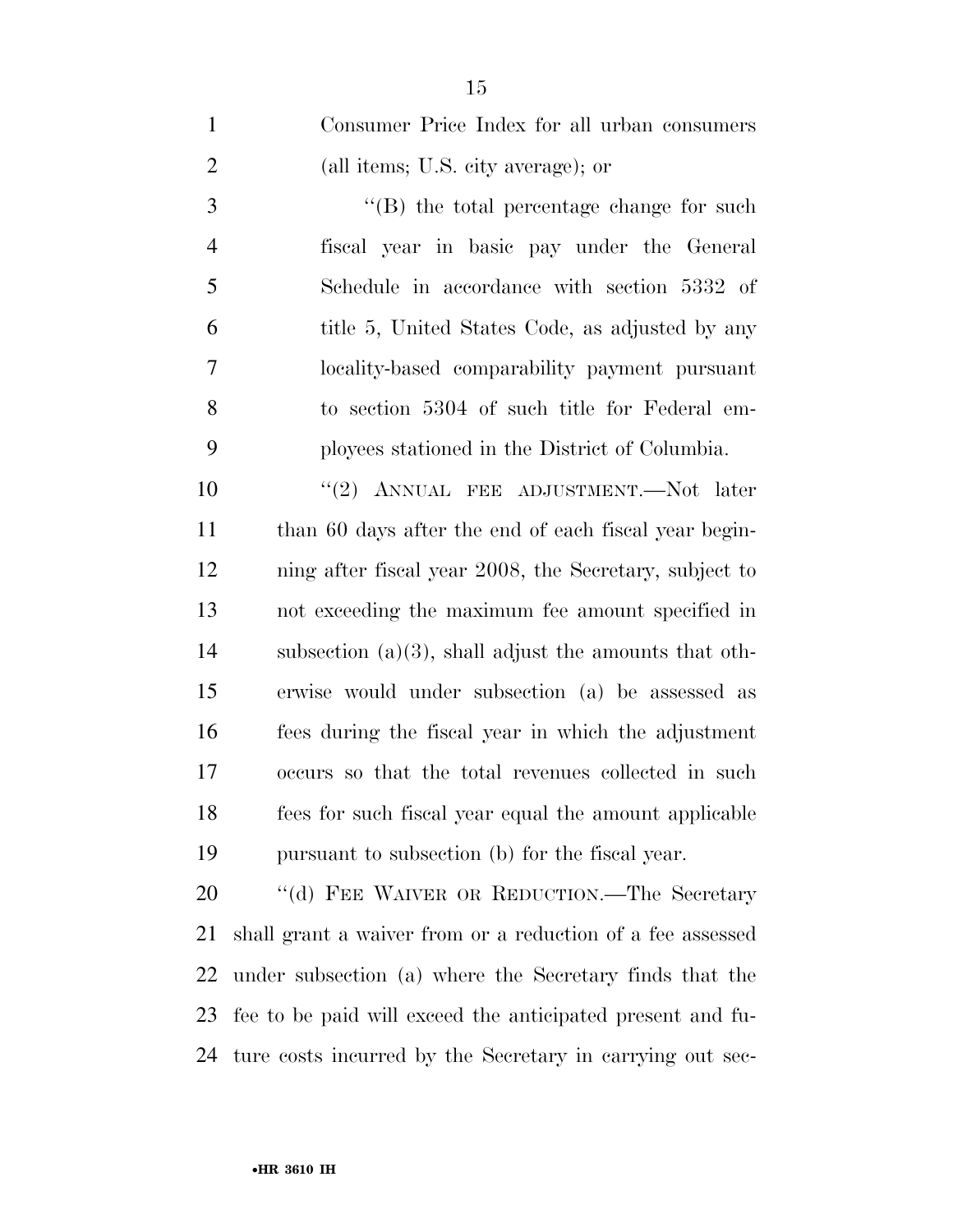tion 801 with respect to drugs (which finding may be made by the Secretary using standard costs).

3 " (e) ASSESSMENT OF FEES.—

4 "(1) LIMITATION.—Fees may not be assessed under subsection (a) for a fiscal year beginning after fiscal year 2008 unless the amount appropriated for salaries and expenses of the Food and Drug Admin- istration for such fiscal year is equal to or greater than the amount appropriated for salaries and ex- penses of the Food and Drug Administration for fis- cal year 2008 multiplied by the adjustment factor applicable to the fiscal year involved, except that in making determinations under this paragraph for the fiscal years involved there shall be excluded—  $\langle (A)$  the amounts appropriated under sub-

16 section  $(f)(3)$  for the fiscal years involved;

17  $\langle G \rangle$  the amounts appropriated under sec-18 tion  $801A(f)(3)$  for such fiscal years; and

19  $\cdot$  (C) the amounts appropriated under sec-20 tion  $736(g)$  for such fiscal years.

21 "(2) AUTHORITY.—If the Secretary does not assess fees under subsection (a) during any portion of a fiscal year because of paragraph (1) and if at a later date in such fiscal year the Secretary may as-sess such fees, the Secretary may assess and collect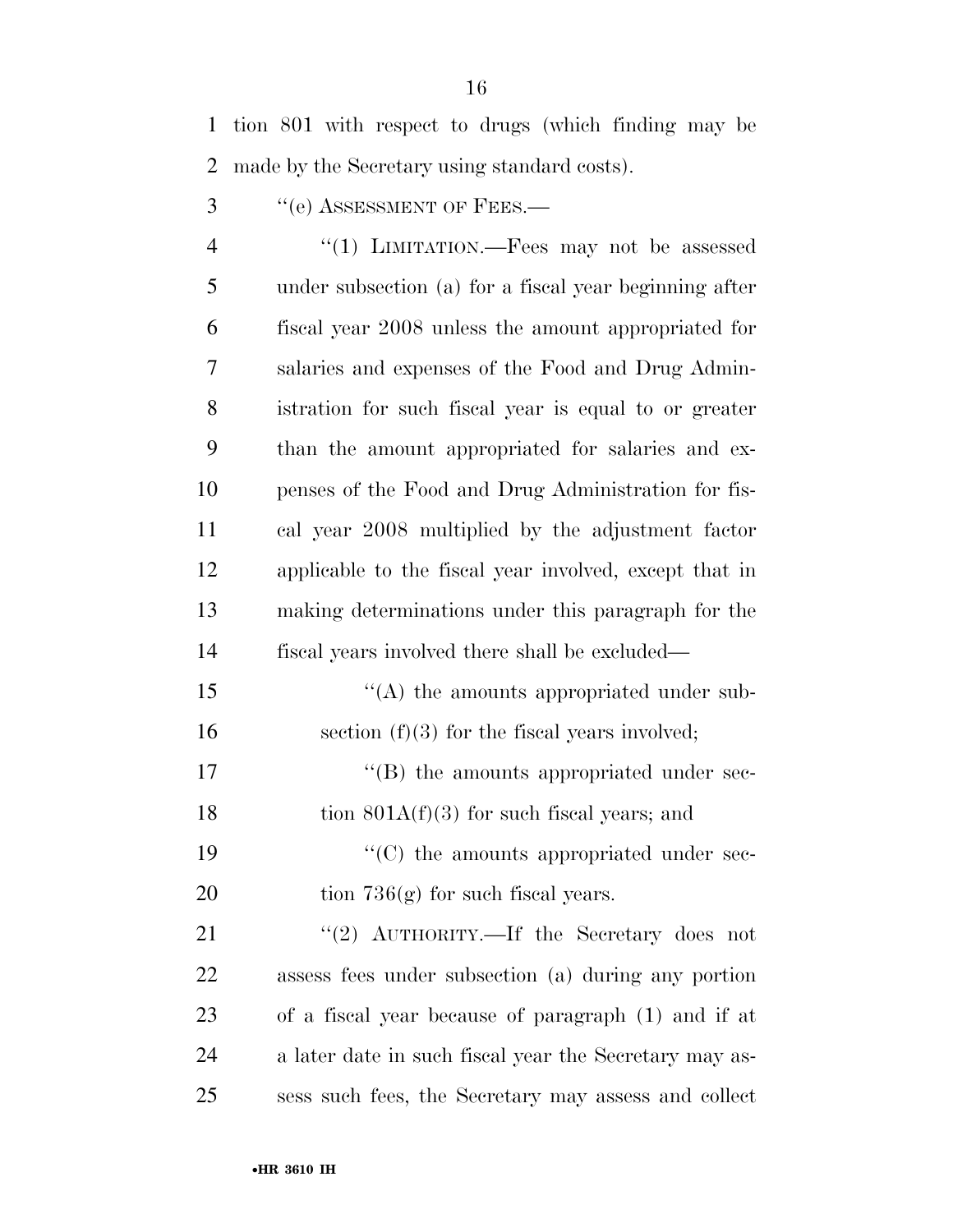| $\mathbf{1}$   | such fees, without any modification in the rate of                 |
|----------------|--------------------------------------------------------------------|
| $\overline{2}$ | the fees, at any time in such fiscal year notwith-                 |
| 3              | standing the provisions of subsection $(a)(3)$ relating            |
| $\overline{4}$ | to the time at which fees are to be paid.                          |
| 5              | "(f) CREDITING AND AVAILABILITY OF FEES.—                          |
| 6              | "(1) IN GENERAL.—Fees collected for a fiscal                       |
| 7              | year pursuant to subsection (a) shall be credited to               |
| 8              | the appropriation account for salaries and expenses                |
| 9              | of the Food and Drug Administration and shall be                   |
| 10             | available in accordance with appropriation Acts until              |
| 11             | expended without fiscal year limitation. Such sums                 |
| 12             | as may be necessary may be transferred from the                    |
| 13             | Food and Drug Administration salaries and ex-                      |
| 14             | penses appropriation account without fiscal year lim-              |
| 15             | itation to such appropriation account for salaries                 |
| 16             | and expenses with such fiscal year limitation. The                 |
| 17             | sums transferred shall be available solely for car-                |
| 18             | rying out section 801 with respect to drugs.                       |
| 19             | <b>COLLECTIONS</b><br>(2)<br>$\operatorname{AND}$<br>APPROPRIATION |
| 20             | $\text{ACTS.}$ The fees authorized in subsection (a)—              |
| 21             | $\lq\lq$ shall be collected in each fiscal year                    |
| 22             | in accordance with subsections $(a)(3)$ and $(b)$ ;                |
| 23             | and                                                                |
| 24             | "(B) shall only be collected and available                         |
| 25             | for the purpose specified in subsection $(a)(2)$ .                 |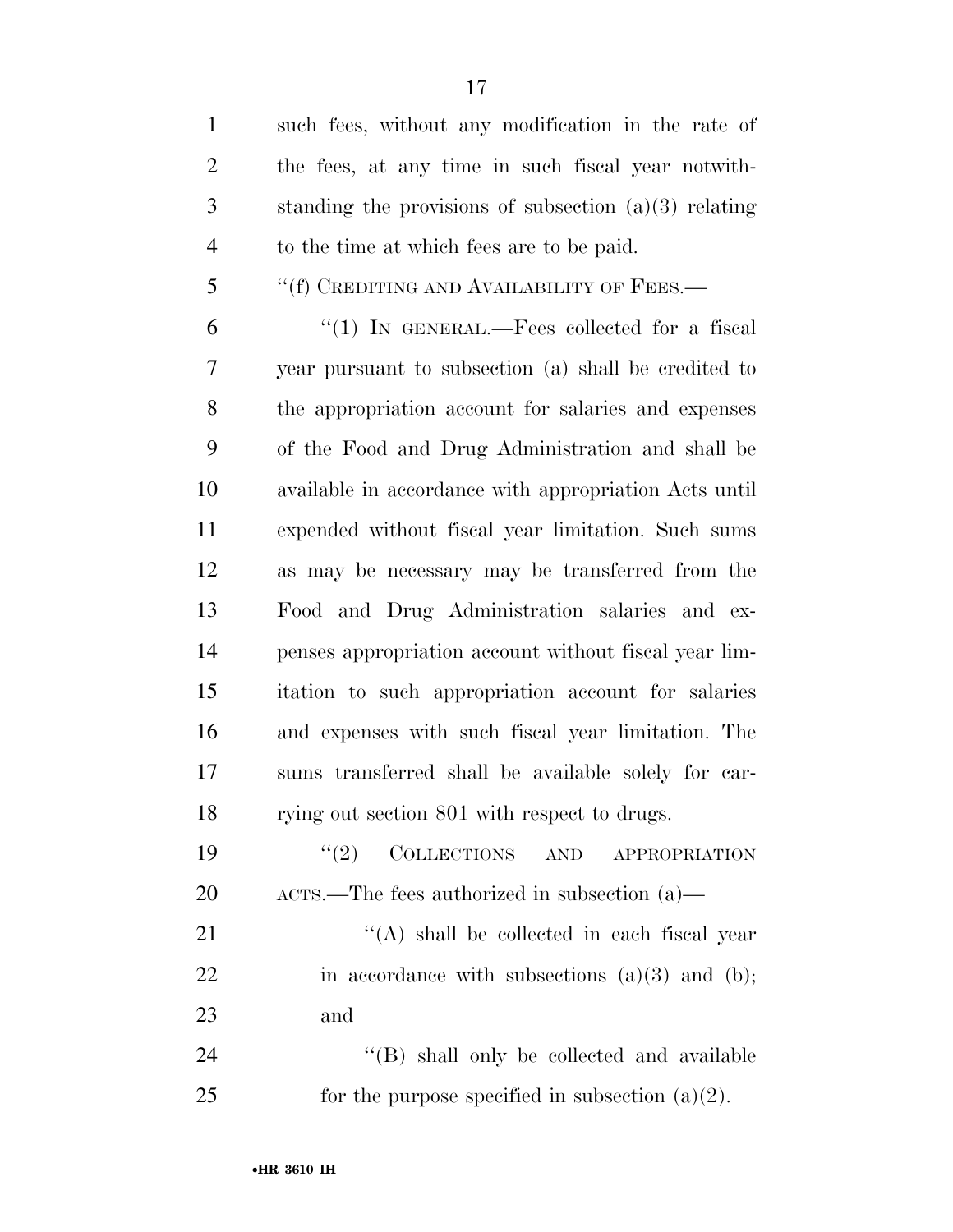1 ''(3) AUTHORIZATION OF APPROPRIATIONS; AL- LOCATIONS BY SECRETARY.—Subject to paragraph (4) and subsection (c)(1), there is authorized to be appropriated for fees under this section \$300,000,000 for each of the fiscal years 2008 through 2012.

 ''(4) OFFSET.—Any amount of fees collected for a fiscal year under subsection (a) that exceeds the amount of fees specified in appropriation Acts for such fiscal year shall be credited to the appro- priation account of the Food and Drug Administra- tion as provided in paragraph (1), and shall be sub- tracted from the amount of fees that would other- wise be authorized to be collected under this section pursuant to appropriation Acts for a subsequent fis-cal year.

 ''(g) COLLECTION OF UNPAID FEES.—In any case where the Secretary does not receive payment of a fee as- sessed under subsection (a) within 30 days after it is due, such fee shall be treated as a claim of the United States Government subject to subchapter II of chapter 37 of title 31, United States Code.

 ''(h) CONSTRUCTION.—This section may not be con- strued as requiring that the number of full-time equivalent positions in the Department of Health and Human Serv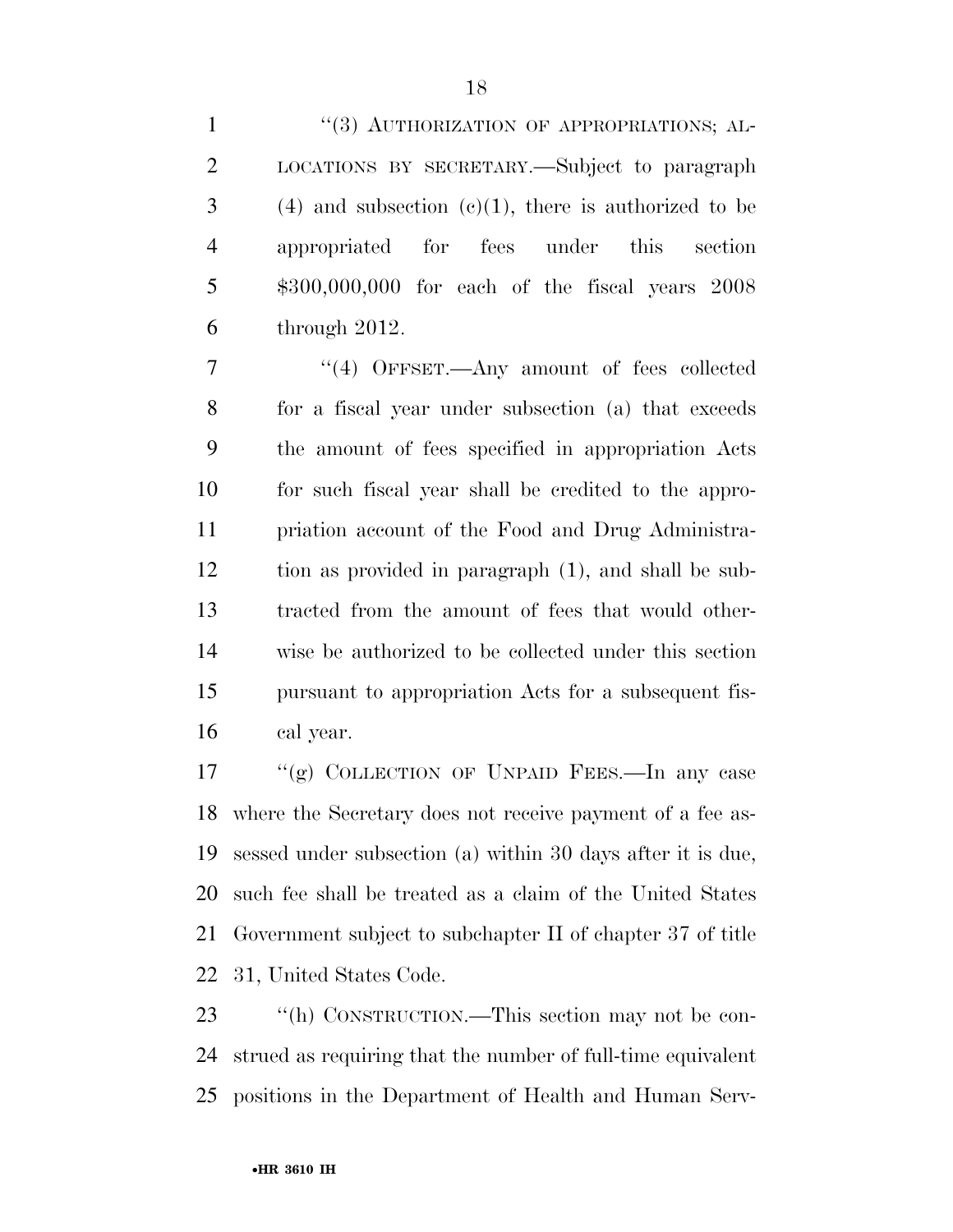ices, for officers, employees, and advisory committees not engaged in carrying out section 801 with respect to drugs be reduced to offset the number of officers, employees, and advisory committees so engaged.

 ''(i) DEFINITION OF ADJUSTMENT FACTOR.—For purposes of this section, the term 'adjustment factor' ap- plicable to a fiscal year is the Consumer Price Index for all urban consumers (all items; United States city average) for April of the preceding fiscal year divided by such Index for April 2007.''.

# **SEC. 5. AUTHORITY TO RESTRICT FOOD IMPORTATION TO SPECIFIC PORTS OF ENTRY.**

 Section 801 of the Federal Food, Drug, and Cosmetic Act (21 U.S.C. 381), as amended by section 2, is further amended by adding at the end the following:

16 "(q) AUTHORITY TO RESTRICT FOOD IMPORTATION TO SPECIFIC PORTS OF ENTRY.—

18 "(1) IN GENERAL.—The Secretary shall restrict the importation of all food to ports of entry that are located in a metropolitan area with a laboratory of 21 the Food and Drug Administration for testing such food.

23 "(2) WAIVER.—The Secretary may waive the requirement of paragraph (1) and authorize the im-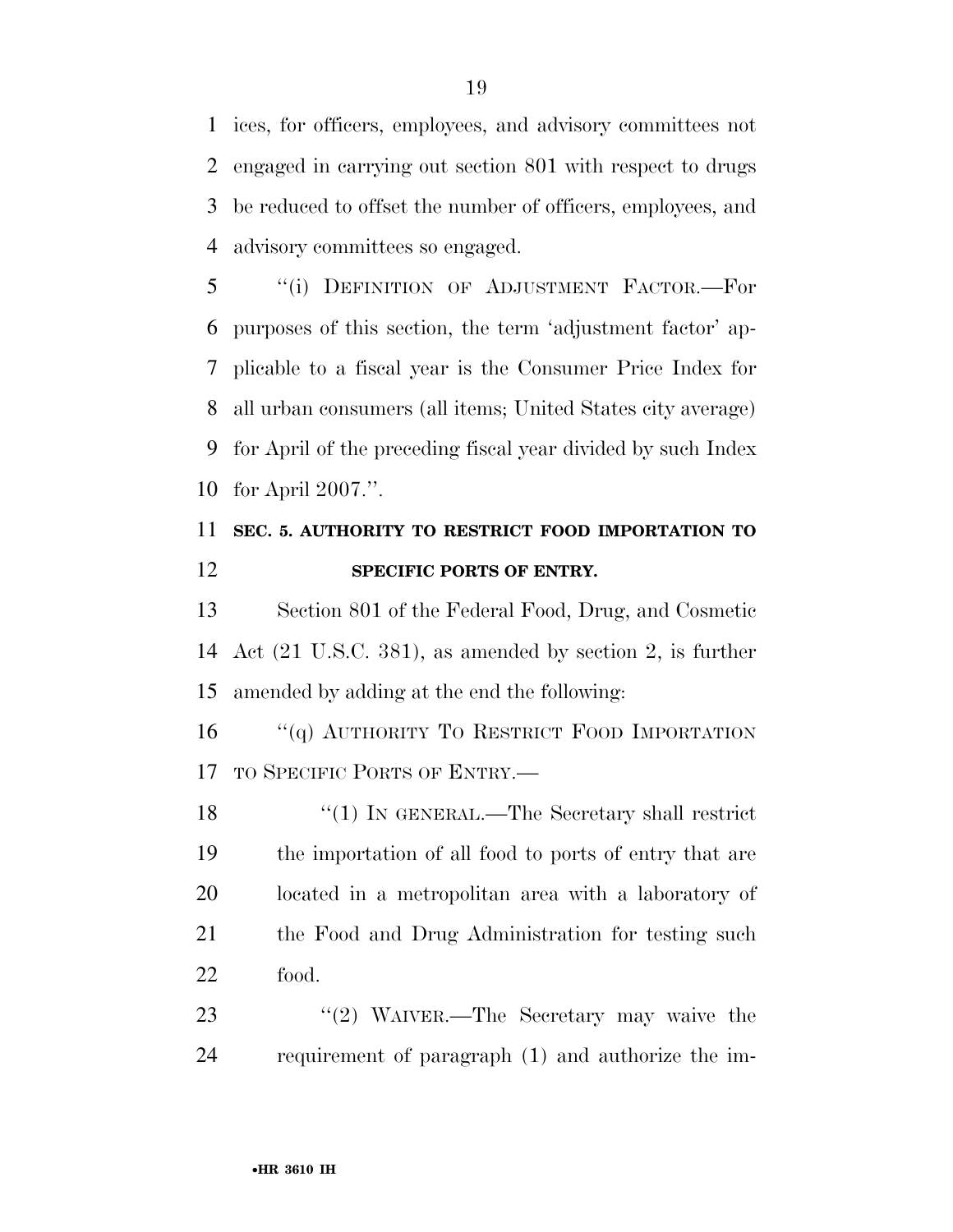| $\mathbf{1}$   | portation of food to a port of entry not described in  |
|----------------|--------------------------------------------------------|
| $\overline{2}$ | such paragraph if the Secretary certifies that—        |
| 3              | "(A) the importation of such food through              |
| $\overline{4}$ | such port will not increase the probability that       |
| 5              | such food will cause serious, adverse health con-      |
| 6              | sequences or death; or                                 |
| 7              | $\lq\lq$ (B) there is a reasonable probability that    |
| 8              | the type food involved will not cause serious,         |
| 9              | adverse health consequences or death.                  |
| 10             | "(3) IMPLEMENTATION.—The Secretary shall               |
| 11             | implement this subsection beginning not later than     |
| 12             | 5 years after the date of the enactment of this sub-   |
|                |                                                        |
| 13             | section.".                                             |
| 14             | SEC. 6. COUNTRY OF ORIGIN LABELING.                    |
| 15             | (a) FOOD.—Section 403 of the Federal Food, Drug,       |
| 16             | and Cosmetic Act (21 U.S.C. 343) is amended by adding  |
| 17             | at the end the following:                              |
| 18             | "(z) If the labeling of the food fails to identify the |
| 19             | country of origin of the food.".                       |
| 20             | (b) DRUGS AND DEVICES.—Section 502 of the Fed-         |
| 21             | eral Food, Drug, and Cosmetic Act (21 U.S.C. 352) is   |
| 22             | amended by adding at the end the following:            |
| 23             | "(y) If it is a drug or device and its labeling fails  |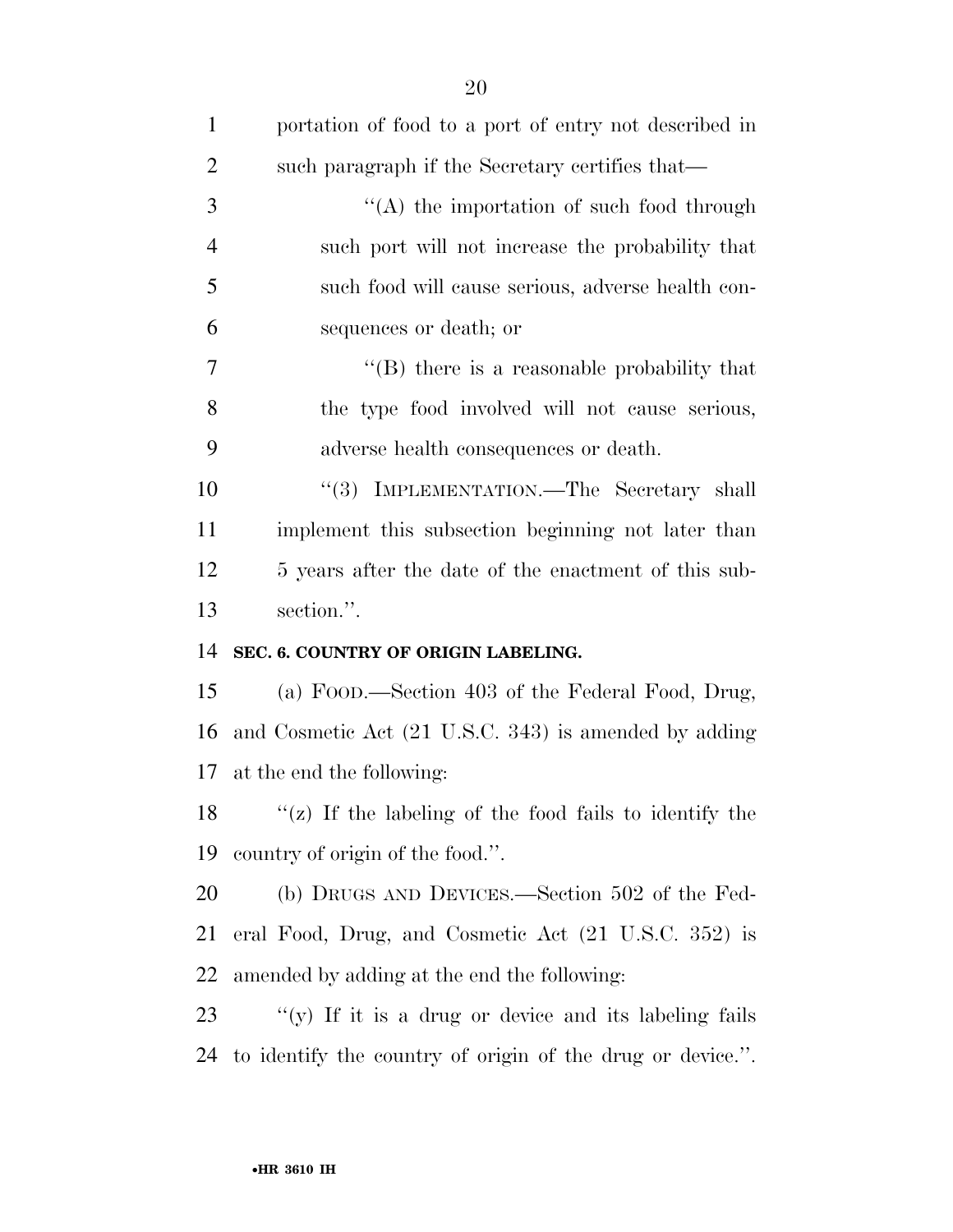(c) REGULATIONS.—Not later than 180 days after the date of the enactment of this Act, the Secretary shall 3 promulgate final regulations to carry out sections  $403(z)$  and 502(y) of the Federal Food, Drug, and Cosmetic Act, as added by subsections (a) and (b), respectively.

 (d) EFFECTIVE DATE.—The requirements of sections 403(z) and 502(y) of the Federal Food, Drug, and Cos- metic Act, as added by subsections (a) and (b), respec- tively, take effect on the date that is 180 days after the date of the enactment of this Act.

 **SEC. 7. SAFE AND SECURE FOOD IMPORTATION PROGRAM.**  Chapter VIII of the Federal Food, Drug, and Cos- metic Act (21 U.S.C. 381 et seq.) is amended by adding at the end the following:

 **''SEC. 805. SAFE AND SECURE FOOD IMPORTATION PRO-GRAM.** 

17 ''(a) IN GENERAL.—Beginning not later than 2 years after the date of the enactment of this section, the Sec- retary shall establish by regulation and carry out a pro-gram under which—

21 ''(1) persons importing food into the United States voluntarily agree to abide by the food safety and security guidelines developed under subsection (b); and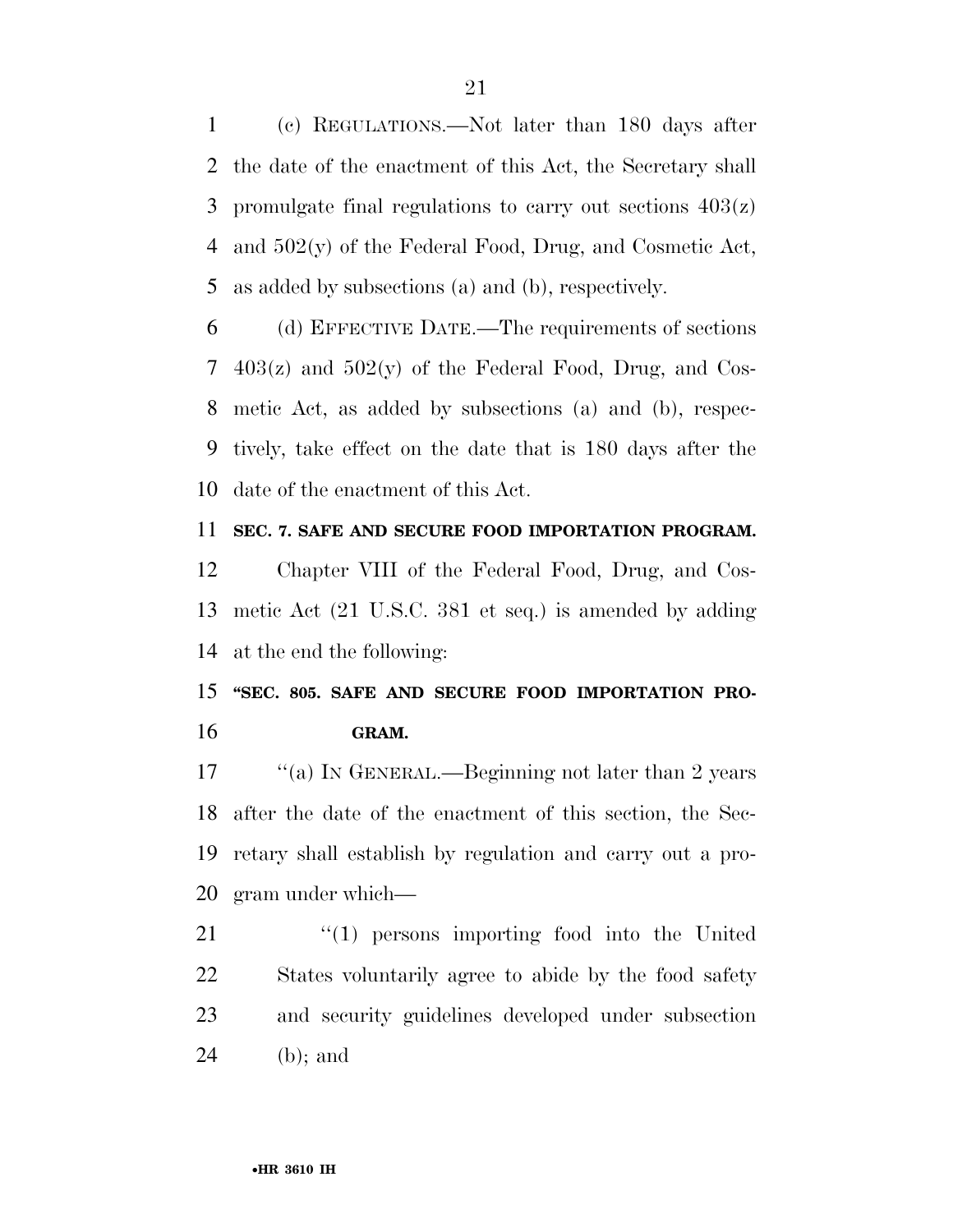| $\mathbf{1}$   | $\lq(2)$ the Secretary agrees to expedite the move-   |
|----------------|-------------------------------------------------------|
| $\overline{2}$ | ment of such food through the inspection process.     |
| 3              | $\lq\lq(b)$ GUIDELINES.—                              |
| $\overline{4}$ | "(1) DEVELOPMENT.—For purposes of the pro-            |
| 5              | gram established under subsection (a), the Secretary  |
| 6              | shall develop safety and security guidelines applica- |
| 7              | ble to the importation of food.                       |
| 8              | "(2) FACTORS.—The guidelines developed                |
| 9              | under paragraph (1) shall take into account the fol-  |
| 10             | lowing factors:                                       |
| 11             | $\lq\lq$ . The personnel of the person import-        |
| 12             | ing the food.                                         |
| 13             | "(B) The physical and procedural safety               |
| 14             | and security of such person's food supply chain.      |
| 15             | "(C) The sufficiency of access controls for           |
| 16             | food and ingredients purchased by such person.        |
| 17             | $\lq\lq$ (D) The need for tracking and maintain-      |
| 18             | ing records on food and ingredients purchased         |
| 19             | by such person or moved through the supply            |
| 20             | chain.                                                |
| 21             | "(E) Documentation processing through                 |
| 22             | such person's supply chain.                           |
| 23             | "(F) Access by the Secretary to such per-             |
| 24             | son's business records for review.                    |
| 25             | $\lq\lq (G)$ Vendor and supplier information.         |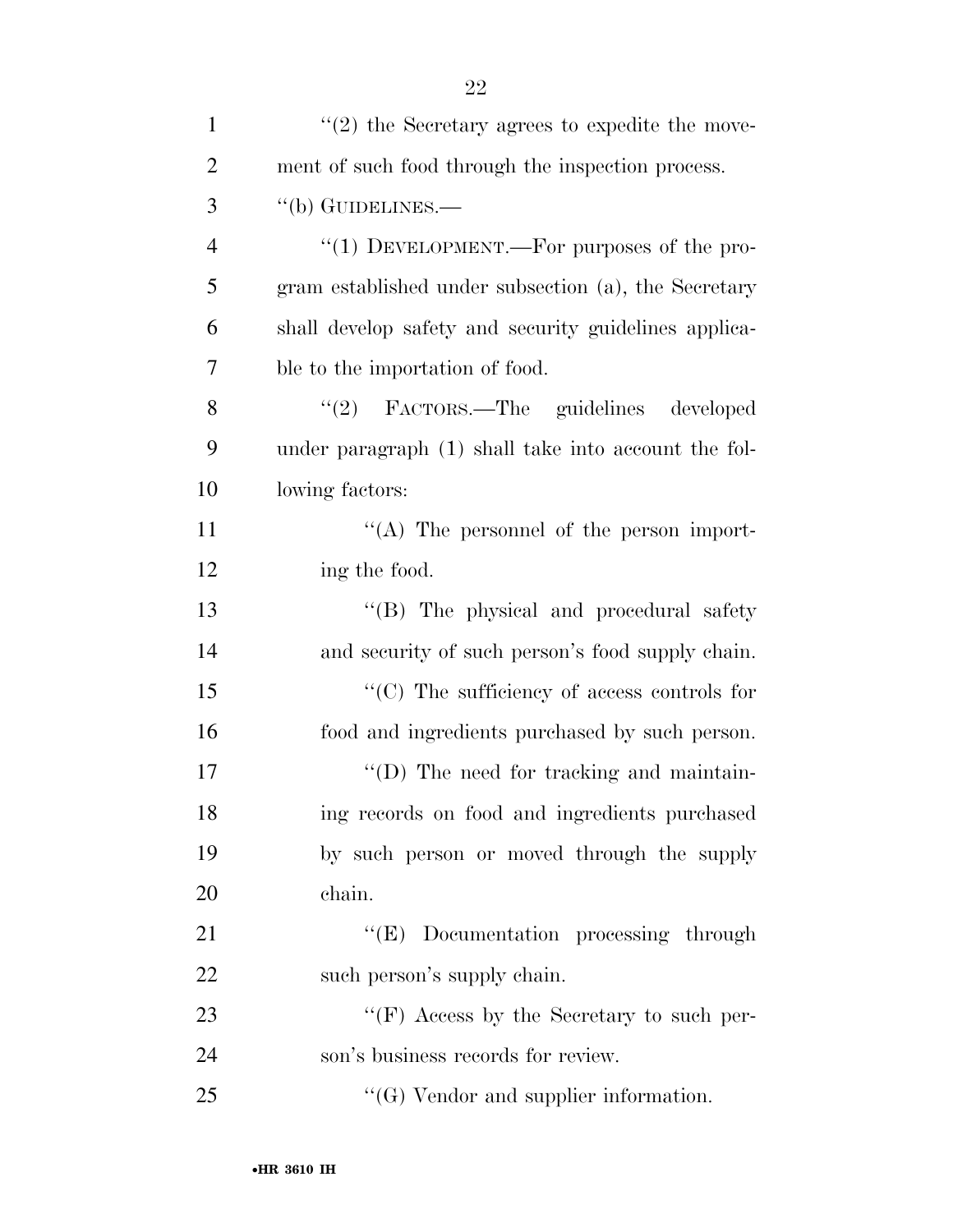| $\mathbf{1}$   | "(H) Such other factors as the Secretary               |
|----------------|--------------------------------------------------------|
| $\overline{2}$ | determines necessary.".                                |
| 3              | SEC. 8. CIVIL PENALTIES.                               |
| $\overline{4}$ | Section 303 of the Federal Food, Drug, and Cosmetic    |
| 5              | Act $(21 \text{ U.S.C. } 333)$ is amended—             |
| 6              | $(1)$ by redesignating subsection $(g)$ (relating to   |
| 7              | civil penalties) as subsection (f): and                |
| 8              | $(2)$ in subparagraph $(A)$ of paragraph $(2)$ of      |
| 9              | subsection (f), as so redesignated, by striking "Any   |
| 10             | person who introduces" and all that follows through    |
| 11             | the end of the subparagraph and inserting the fol-     |
| 12             | lowing: "Any person who introduces into interstate     |
| 13             | commerce or delivers for introduction into interstate  |
| 14             | commerce an article of food that is adulterated with-  |
| 15             | in the meaning of section $402(a)(2)(B)$ shall be sub- |
| 16             | ject to a civil money penalty of—                      |
| 17             | "(i) not more than $$50,000$ in the case of            |
| 18             | any individual and $$250,000$ in the case of any       |
| 19             | other person for such introduction or delivery,        |
| 20             | not to exceed \$500,000 for all such violations        |
| 21             | adjudicated in a single proceeding; or                 |
| 22             | "(ii) notwithstanding clause (i), if such              |
| 23             | person is the manufacturer or the importer of          |
|                |                                                        |

 the food, not more than \$100,000 in the case of any individual and \$500,000 in the case of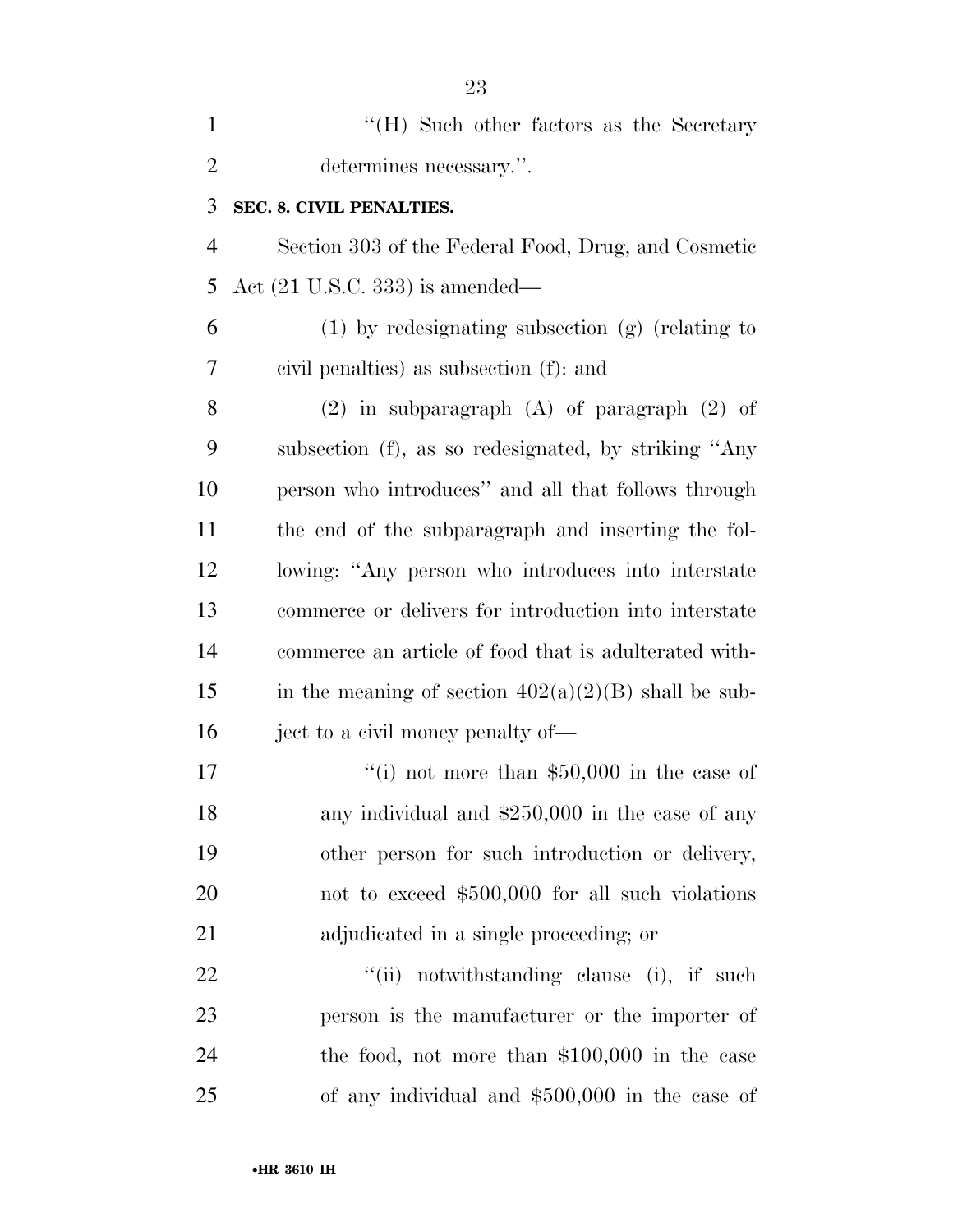| $\mathbf{1}$   | any other person for such introduction or deliv-         |
|----------------|----------------------------------------------------------|
| $\overline{2}$ | ery, not to exceed $$1,000,000$ for all such viola-      |
| 3              | tions adjudicated in a single proceeding.".              |
| $\overline{4}$ | SEC. 9. CONTINUED OPERATION OF FIELD LABORATORIES.       |
| 5              | (a) IN GENERAL.—Subject to subsections (b) and           |
| 6              | (d), the Secretary of Health and Human Services (in this |
| 7              | section referred to as the "Secretary") shall not—       |
| 8              | $(1)$ terminate any of the 13 field laboratories         |
| 9              | that were operated by the Office of Regulatory Af-       |
| 10             | fairs of the Food and Drug Administration as of          |
| 11             | January 1, 2007;                                         |
| 12             | (2) consolidate any such laboratory with any             |
| 13             | other laboratory;                                        |
| 14             | $(3)$ terminate any of the 20 district offices or        |
| 15             | any of the inspection or compliance functions of any     |
| 16             | of the 20 district offices of the Food and Drug Ad-      |
| 17             | ministration functioning as of January 1, 2007; or       |
| 18             | $(4)$ consolidate—                                       |
| 19             | (A) any such district office with an office              |
| <b>20</b>      | in any other district; or                                |
| 21             | (B) transfer any of the compliance or in-                |
| 22             | spection functions of any such district office to        |
| 23             | any other district.                                      |
| 24             | (b) REPORT BY SECRETARY.—                                |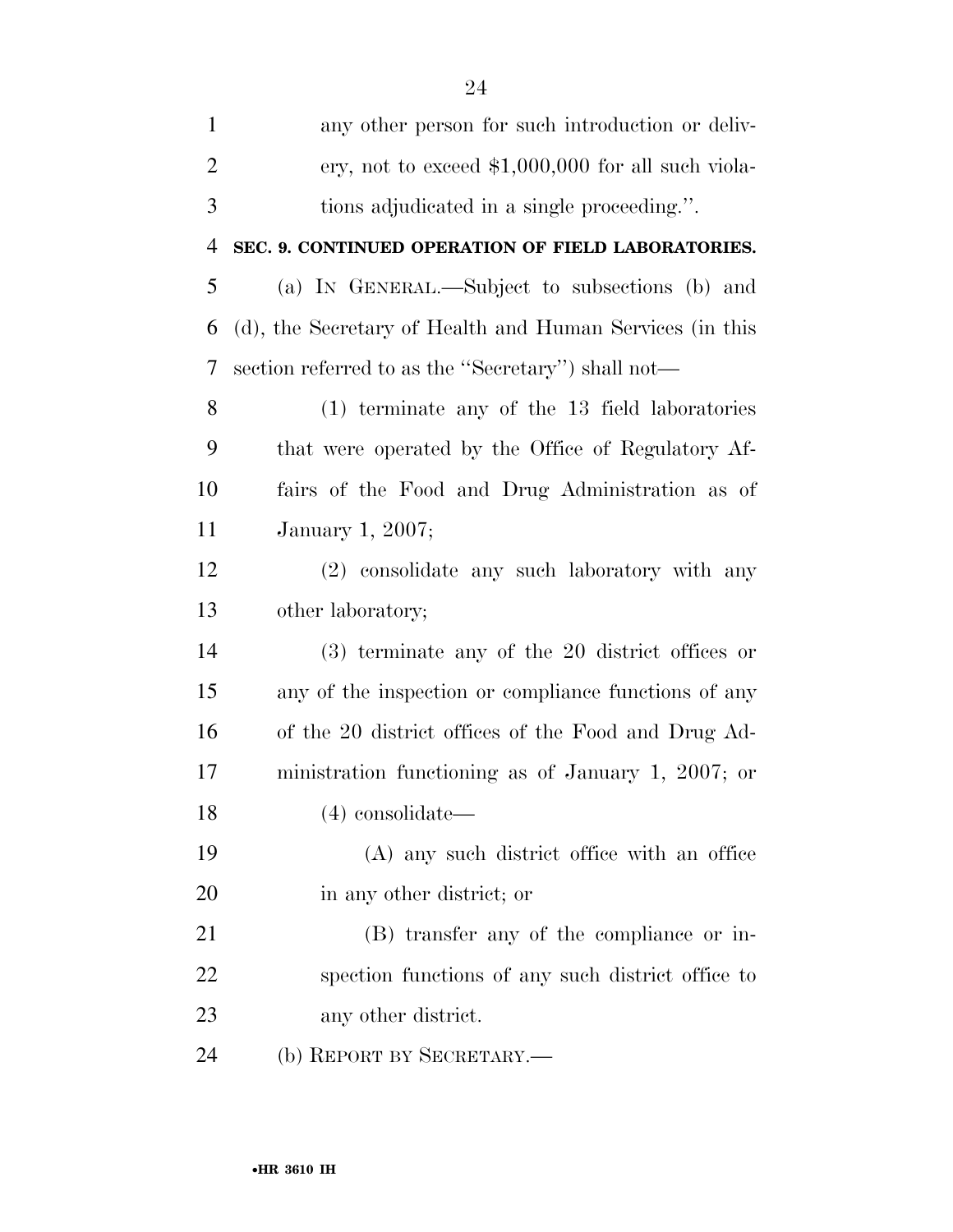(1) SUBMISSION.—The Secretary shall submit a reorganization plan involving the termination or con- solidation of the laboratories, the district offices, or the functions of such district offices specified in sub- section (a) to the Comptroller General, the Com- mittee on Energy and Commerce of the House of Representatives, and the Committee on Health, Edu-cation, Labor, and Pensions of the Senate.

 (2) CONSULTATION.—In preparing the reorga- nization plan described in paragraph (1), the Sec- retary shall consult with personnel and unions to be affected by the plan.

 (c) REPORT BY GAO.—The Comptroller General shall study the cost effectiveness of the reorganization plan described in subsection (b) and its impact on the safety of food, drug, and other products regulated under the Federal Food, Drug, and Cosmetic Act (21 U.S.C. 301 et seq.) and the Public Health Service Act (42 U.S.C. 201 et seq.) and report to the Committee on Energy and Com- merce of the House of Representatives and the Committee on Health, Education, Labor, and Pensions of the Senate. 22 (d) REORGANIZATION.—

 (1) CONGRESSIONAL REVIEW.—The reorganiza- tion plan described in subsection (b) is deemed to be a major rule (as defined in section 804(2) of title 5,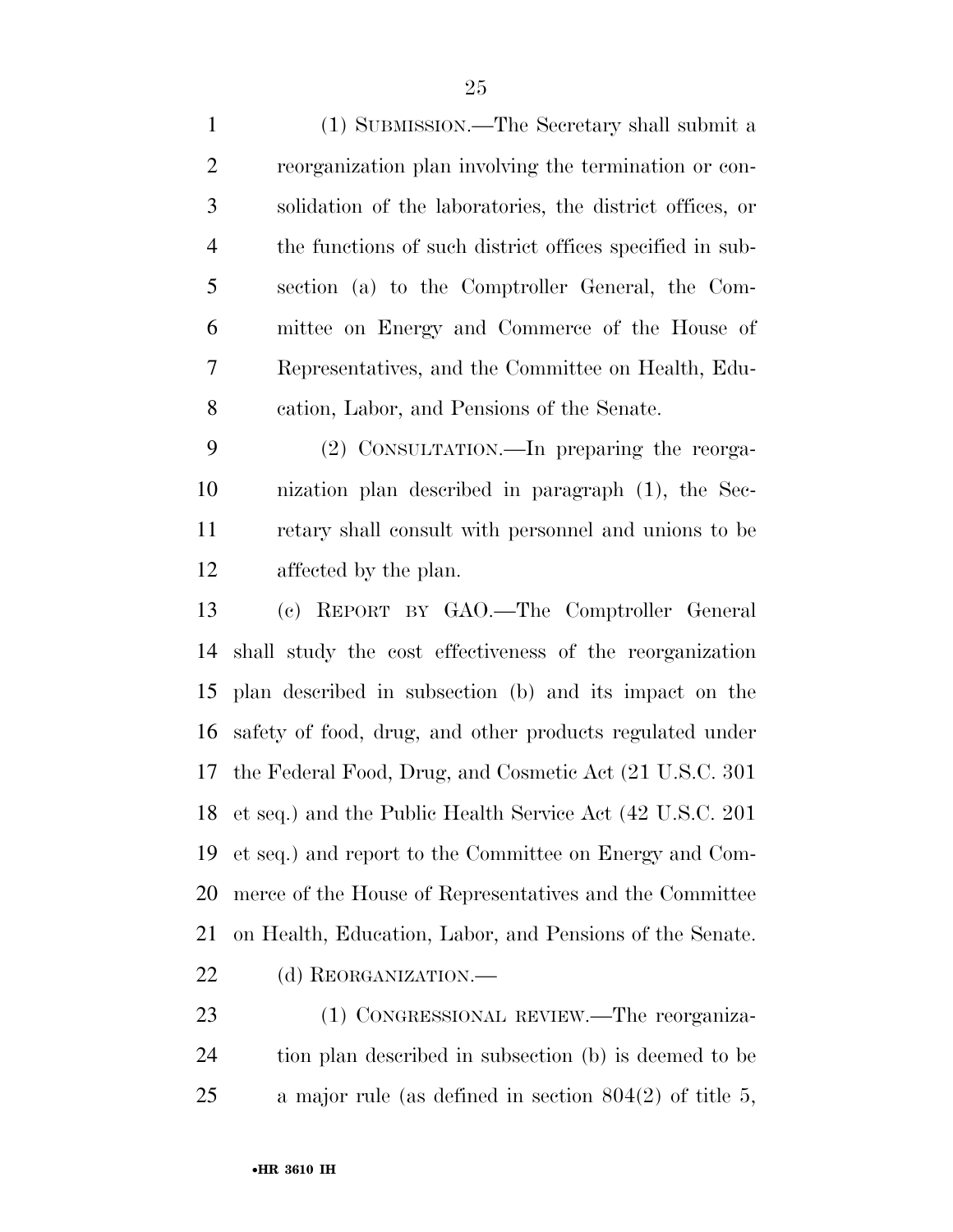United States Code) for purposes of chapter 8 of such title.

 (2) EFFECTIVE DATE.—Notwithstanding sec-4 tion  $801(a)(3)$  of title 5, United States Code, the re- organization plan described in subsection (b) shall take effect (unless disapproved under section 802 of such title) on the date that is 180 days after the date on which the Comptroller General submits the report required by subsection (c).

### **SEC. 10. RECALL AUTHORITY.**

 Chapter IV of the Federal Food, Drug, and Cosmetic Act (21 U.S.C. 351 et seq.), as amended by section 6 of this Act, is amended by adding at the end the following: **''SEC. 418. RECALL AUTHORITY.** 

15 "(a) ORDER TO CEASE DISTRIBUTION.—

16 "(1) IN GENERAL.—If the Secretary finds that a food may cause serious, adverse health con- sequences or death, the Secretary shall issue an order requiring the appropriate person (including the manufacturers, importers, distributors, or retail- ers of the food) to immediately cease distribution of the food.

23 "(2) INFORMAL HEARING.—An order under paragraph (1) shall provide the person subject to the order with an opportunity for an informal hearing,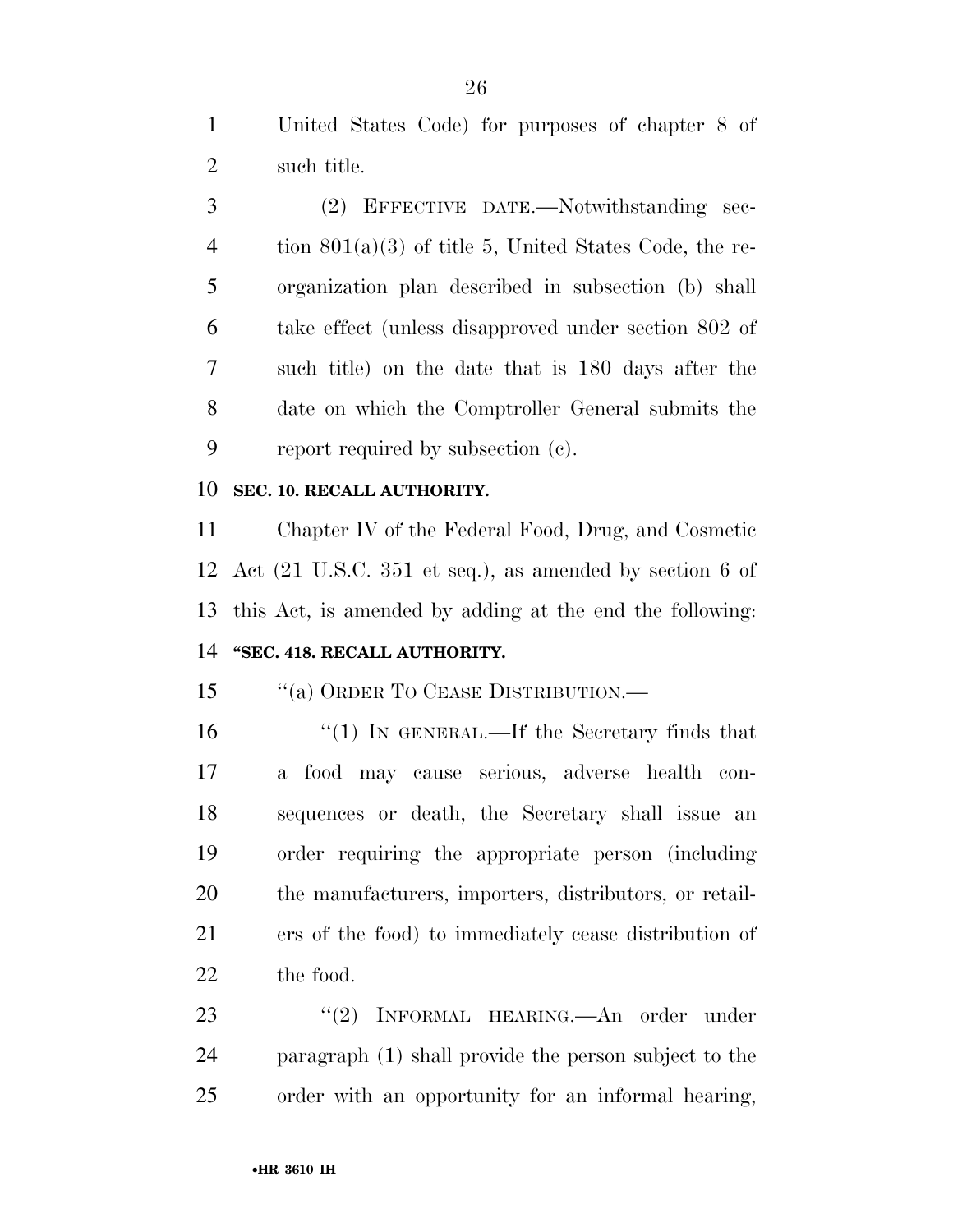| $\mathbf{1}$ | to be held not later than 10 days after the date of   |
|--------------|-------------------------------------------------------|
| 2            | the issuance of the order, on the actions required by |
| 3            | the order and on whether the order should be          |
| 4            | amended to require a recall of the food involved. If, |
| 5            | after providing an opportunity for such a hearing,    |
| 6            | the Secretary determines that inadequate grounds      |
| 7            | exist to support the actions required by the order,   |
| 8            | the Secretary shall vacate the order.                 |

9 "(b) ORDER TO RECALL.—

 $\frac{10}{10}$  IN GENERAL.—If, after providing an op- portunity for an informal hearing under subsection (a)(2), the Secretary determines that the order should be amended to include a recall of the food with respect to which the order was issued, the Sec- retary shall, except as provided in paragraphs (2) and (3), amend the order to require a recall. The Secretary shall specify a timetable in which the food recall will occur and shall require periodic reports to the Secretary describing the progress of the recall. 20 "(2) CERTAIN ACTIONS.—An amended order under paragraph (1) shall not include recall of a food from individuals.''.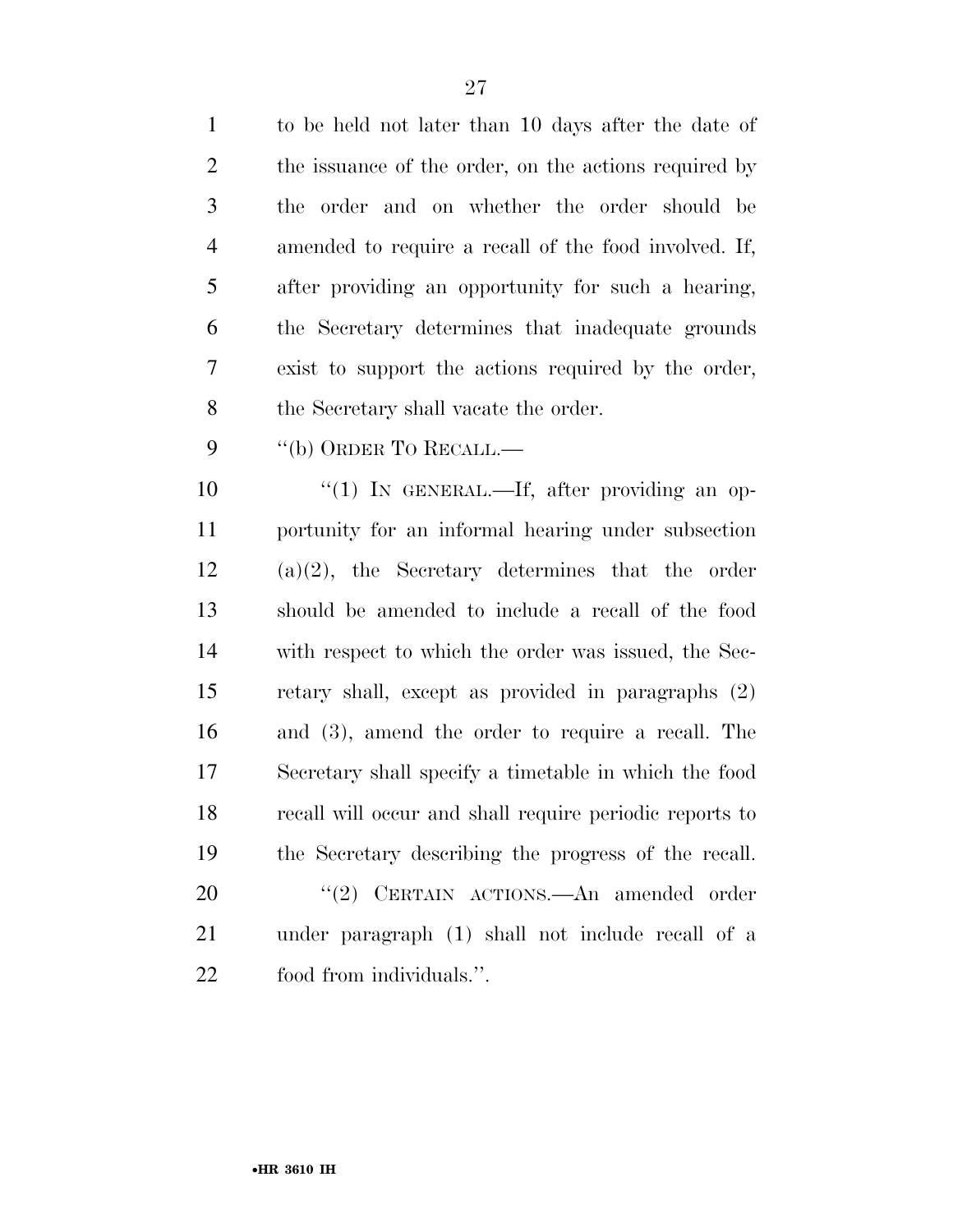Chapter IV of the Federal Food, Drug, and Cosmetic Act, as amended by section 10 of this Act, is amended by adding at the end the following:

## **''SEC. 419. INSPECTION AND OTHER STANDARDS; APPLICA-**

### **BILITY, ENFORCEMENT; CERTIFICATIONS.**

8 "(a) In GENERAL.—Notwithstanding any other pro- vision of law, all food that is offered for importation into the United States shall be subject to the food safety stand-ards applied to such food produced in the United States.

 ''(b) ENFORCEMENT.—Any food that appears to not meet all the standards referred to in subsection (a) shall be considered adulterated and shall not be permitted entry into the United States.

 ''(c) RANDOM INSPECTIONS.—The Secretary shall enforce this section through appropriate random inspec-tions, sampling, and testing.

 ''(d) CERTIFICATIONS REGARDING FOREIGN FACILI-TIES.—

21 "(1) REQUIREMENT.—No food shall be per- mitted entry into the United States from a foreign facility in a foreign country unless there is—

24  $\langle A \rangle$  a certification for such facility in ef-25 fect under paragraph  $(2)(A)$ ; or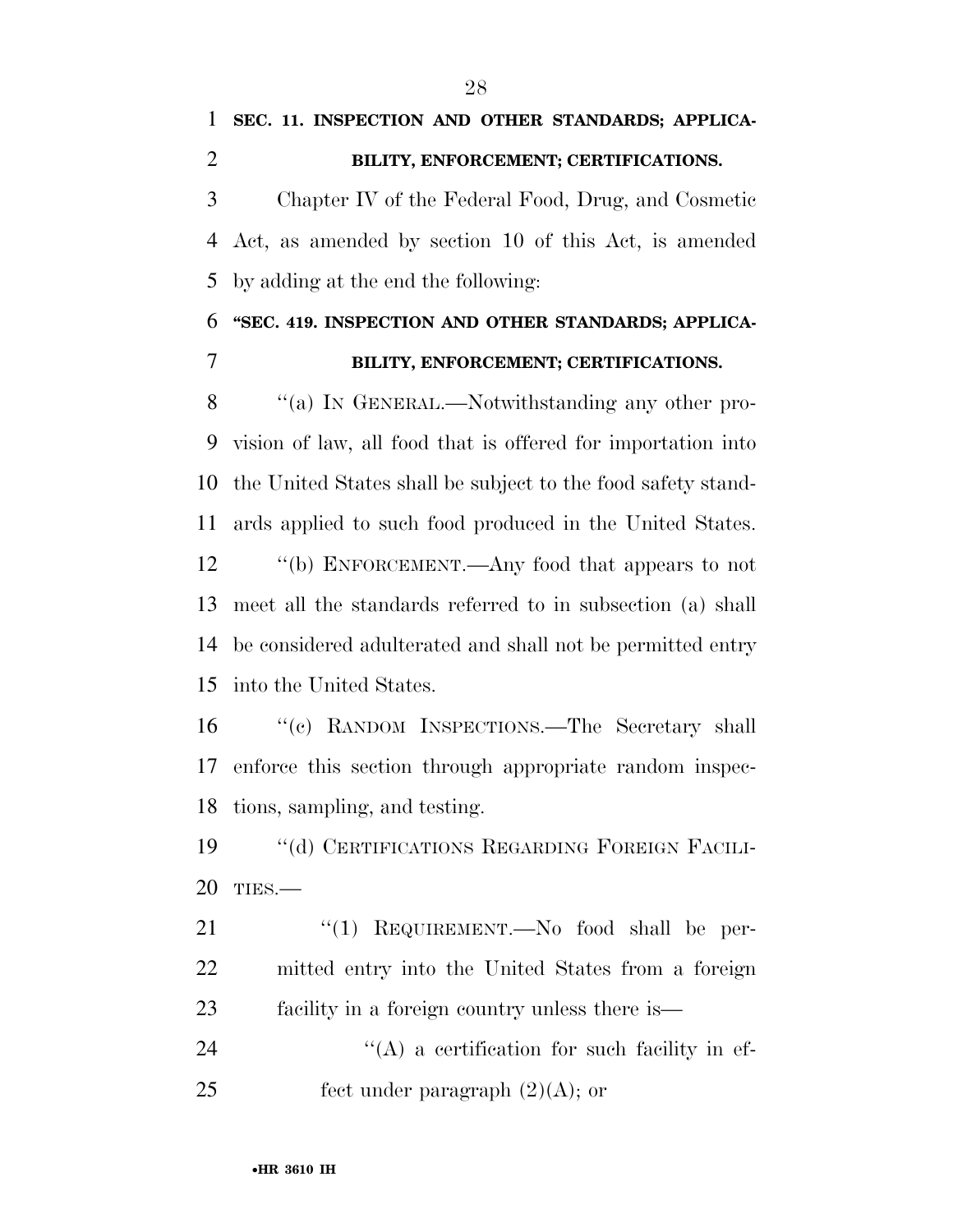| $\mathbf{1}$   | $\lq\lq$ a certification for such country under        |
|----------------|--------------------------------------------------------|
| $\overline{2}$ | paragraph $(2)(B)$ .                                   |
| 3              | $``(2)$ CERTIFICATION.—                                |
| $\overline{4}$ | "(A) FOREIGN FACILITY.—Each foreign                    |
| 5              | facility seeking to import food into the United        |
| 6              | States may obtain a certification by the Sec-          |
| 7              | retary stating that the facility maintains a pro-      |
| 8              | gram using reliable analytical methods to en-          |
| 9              | sure compliance with all the standards referred        |
| 10             | to in subsection (a).                                  |
| 11             | "(B) FOREIGN COUNTRY.—A foreign coun-                  |
| 12             | try may obtain a certification by the Secretary        |
| 13             | stating that—                                          |
| 14             | "(i) the country has in effect and is                  |
| 15             | enforcing food safety standards at least as            |
| 16             | protective of food safety as the standards             |
| 17             | applicable to food in the United States;               |
| 18             | and                                                    |
| 19             | "(ii) the country has a program in ef-                 |
| 20             | fect to monitor and enforce its food safety            |
| 21             | standards with respect to food being ex-               |
| 22             | ported from such country to the United                 |
| 23             | States.                                                |
| 24             | "(3) PERIODIC REVIEW.—The Secretary shall              |
| 25             | periodically review certifications under paragraph (2) |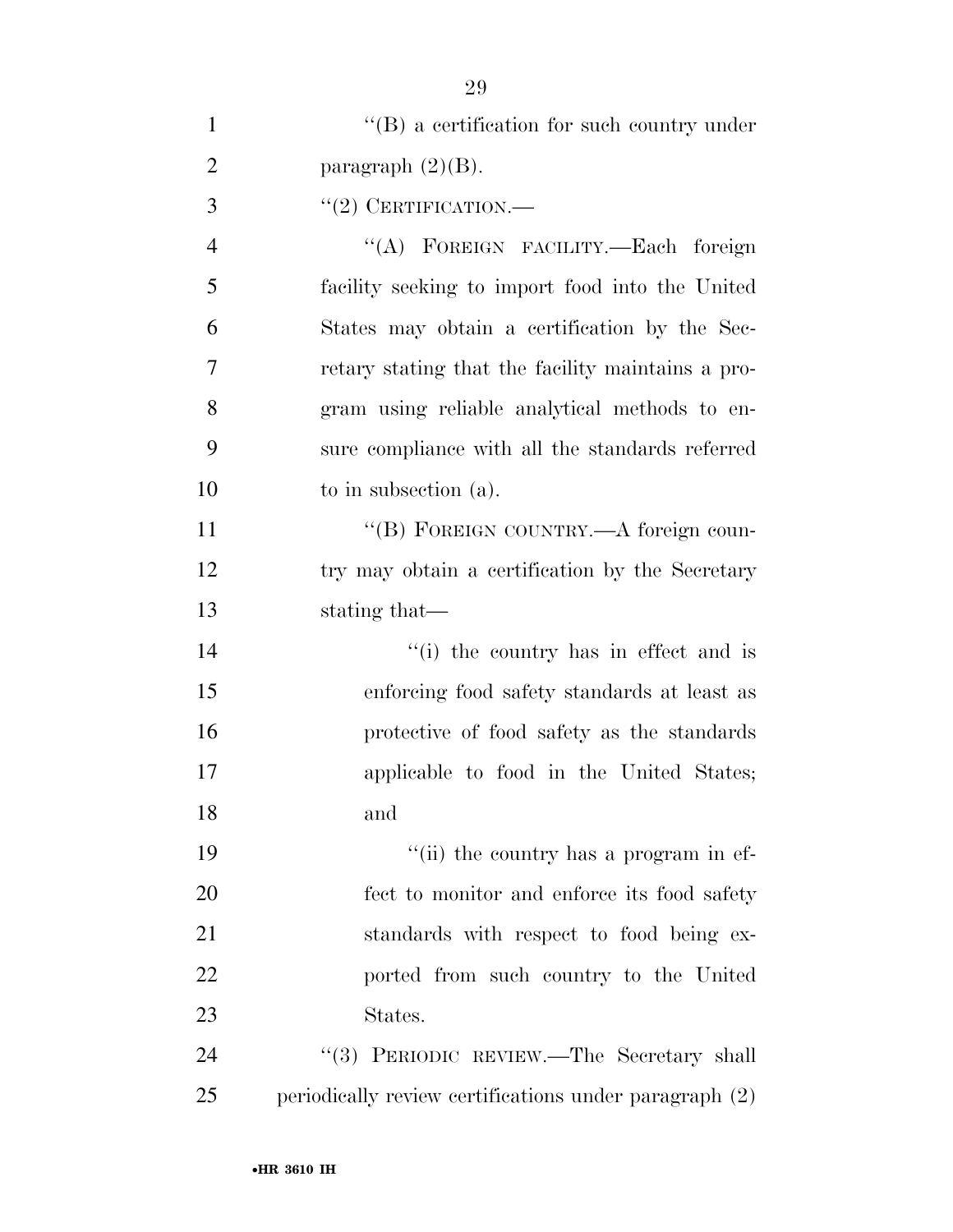and shall revoke any certification if the Secretary determines that the foreign facility or foreign coun- try involved is no longer meeting the requirements described in such paragraph. 5 "(4) INSPECTION.—The consideration of any application for a certification under paragraph (2) and the review of any such certification, by the Sec- retary, may include the inspection of foreign facili- ties to ensure that the inspection program of the for- eign facility involved is meeting such standards. 11 "(5) FOREIGN FACILITY.—In this subsection, the term 'foreign facility' means a foreign facility (as 13 defined in section  $415(b)(3)$  that is required to be registered under section 415. 15 "(6) EFFECTIVE DATE.—This subsection takes effect beginning on the date that is 5 years after the date of the enactment of the Food and Drug Import Safety Act of 2007.''. **SEC. 12. REGULATIONS ON ADEQUATE TESTING OF PROC- ESSED FOOD.**  Chapter IV of the Federal Food, Drug, and Cosmetic Act, as amended by section 11 of this Act, is amended by adding at the end the following:

•**HR 3610 IH**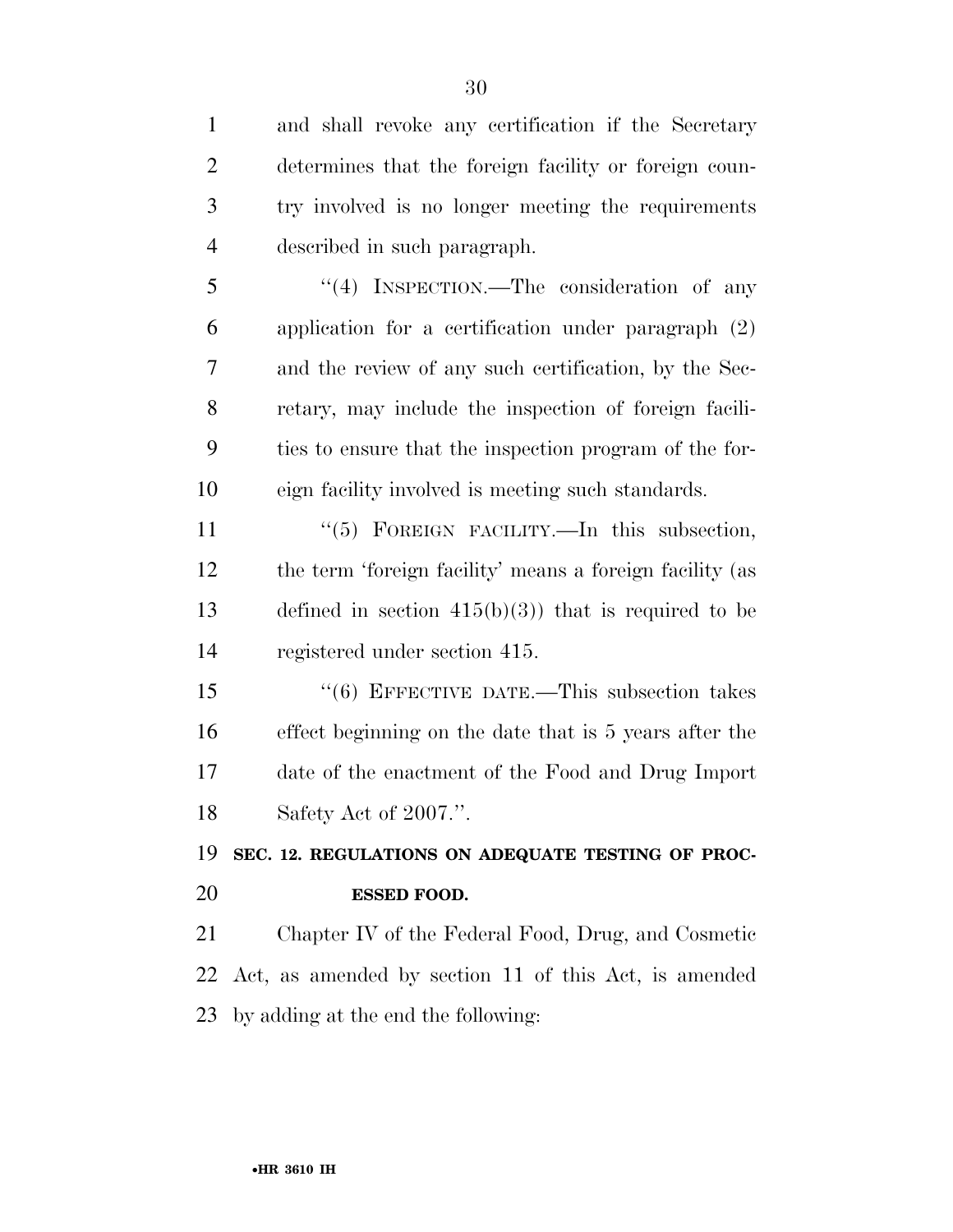''(a) IN GENERAL.—Not later than 2 years after the date of the enactment of the Food and Drug Import Safe- ty Act of 2007, the Secretary shall by regulation require that, as good manufacturing practices, processed food un- dergo testing to detect substances in the food that may render the food adulterated, including microbial patho- gens, toxic chemicals, and such other substances as the Secretary determines to be appropriate.

 ''(b) REVIEW OF TEST RESULTS.—Regulations under subsection (a) shall require that the results of tests under such subsection be provided to the Secretary upon demand.''.

#### **SEC. 13. RECORDS OF INTERSTATE SHIPMENT.**

 Subsection (a) of section 703 of the Federal Food, Drug, and Cosmetic Act (21 U.S.C. 373) is amended— (1) by striking ''upon the request'' and insert-ing ''upon the written or oral request''; and

 (2) by striking '', except that evidence obtained under this section, or any evidence which is directly or indirectly derived from such evidence, shall not be used in a criminal prosecution of the person from whom obtained, and except that carriers shall not be subject to the other provisions of this Act by reason of their receipt, carriage, holding, or delivery of food,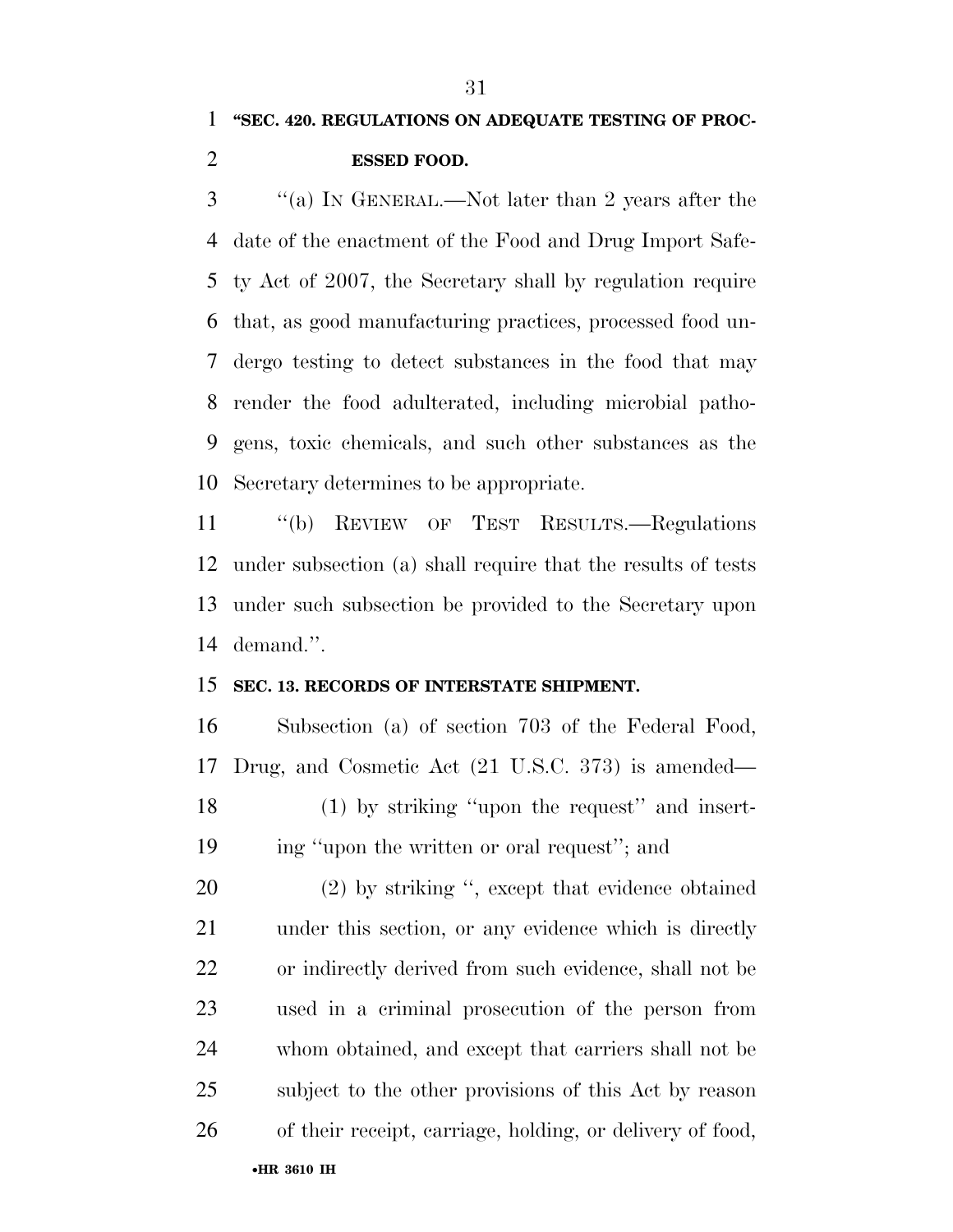| $\mathbf{1}$   | drugs, devices, or cosmetics in the usual course of     |
|----------------|---------------------------------------------------------|
| $\overline{2}$ | business as carriers, except as provided in subsection  |
| 3              | $(b)$ ".                                                |
| $\overline{4}$ | SEC. 14. LABELING REQUIREMENT FOR MEAT, POULTRY         |
| 5              | PRODUCTS, AND SEAFOOD THAT CONTAIN                      |
| 6              | <b>CARBON MONOXIDE.</b>                                 |
| 7              | (a) LABELING REQUIREMENT.                               |
| 8              | $(1)$ In GENERAL.—Paragraph $(t)$ of section 201        |
| 9              | of the Federal Food, Drug, and Cosmetic Act (21)        |
| 10             | U.S.C. $321(t)$ is amended by adding at the end the     |
| 11             | following new paragraph:                                |
| 12             | $\cdot$ (4) In the case of food that is meat within the |
| 13             | meaning of the Federal Meat Inspection Act, a poul-     |
| 14             | try product within the meaning of the Poultry Prod-     |
| 15             | ucts Inspection Act, or seafood (including all fresh    |
| 16             | or saltwater finfish, molluscan shellfish, crustaceans, |
| 17             | and other forms of aquatic animal life) intended for    |
| 18             | human consumption as food within the meaning of         |
| 19             | section 201(f) of this Act (referred to collectively in |
| <b>20</b>      | this subsection as 'seafood'), the term 'color addi-    |
| 21             | tive' shall include carbon monoxide under conditions    |
| 22             | of use that may impart, maintain, preserve, stabilize,  |
| 23             | fix, or otherwise affect the color of fresh meat, poul- |
| 24             | try products, or seafood, unless the label of such      |
| 25             | food bears, prominently and conspicuously in such       |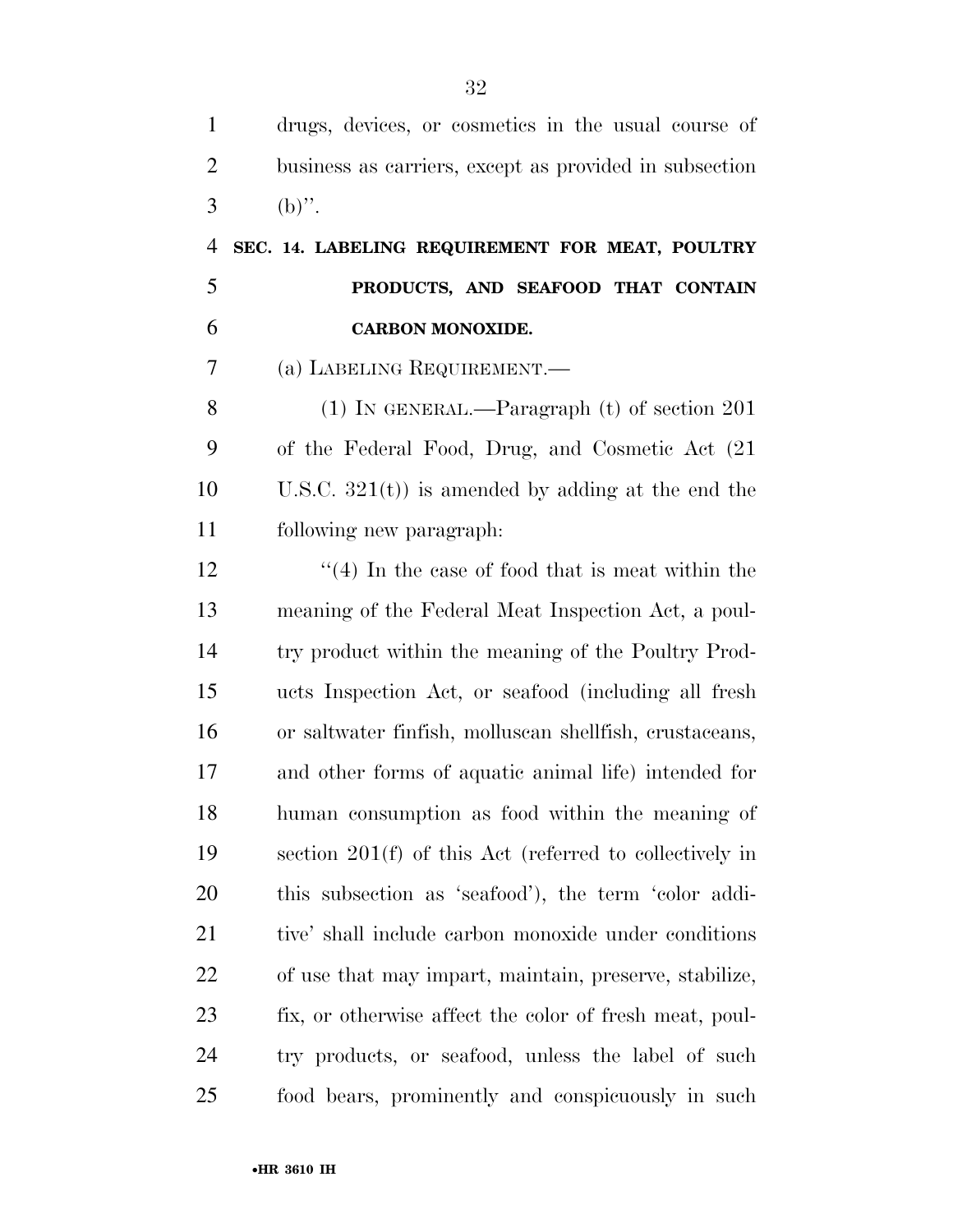place and in such manner as to render it likely to be read and understood by the ordinary person, the following statement to prevent consumer deception and serious risks to the public health: 'SAFETY NOTICE: Carbon monoxide has been used to pre- serve the color of this product. Do not rely on color or the ''use or freeze by'' date alone to judge the freshness or safety of the product. Discard any prod- uct with an unpleasant odor, slime, or a bulging package.' ''.

 (2) EFFECTIVE DATE.—The amendment made by this subsection shall apply to food labeled on or after the date that is 30 days after the date of the enactment of this Act.

 (b) DISCRETIONARY AUTHORITY.—If, not earlier than 5 years after the effective date described in sub- section (a)(1), the Secretary of Health and Human Serv- ices finds, based on competent and reliable scientific evi-19 dence, that the statement prescribed in section  $201(t)(4)$  of the Federal Food, Drug, and Cosmetic Act is no longer required to prevent consumer deception and other harms, then the Secretary is authorized to issue regulations estab- lishing alternative labeling requirements that are shown to be adequate and effective in preventing consumer de-ception and other harms related to the conditions of use